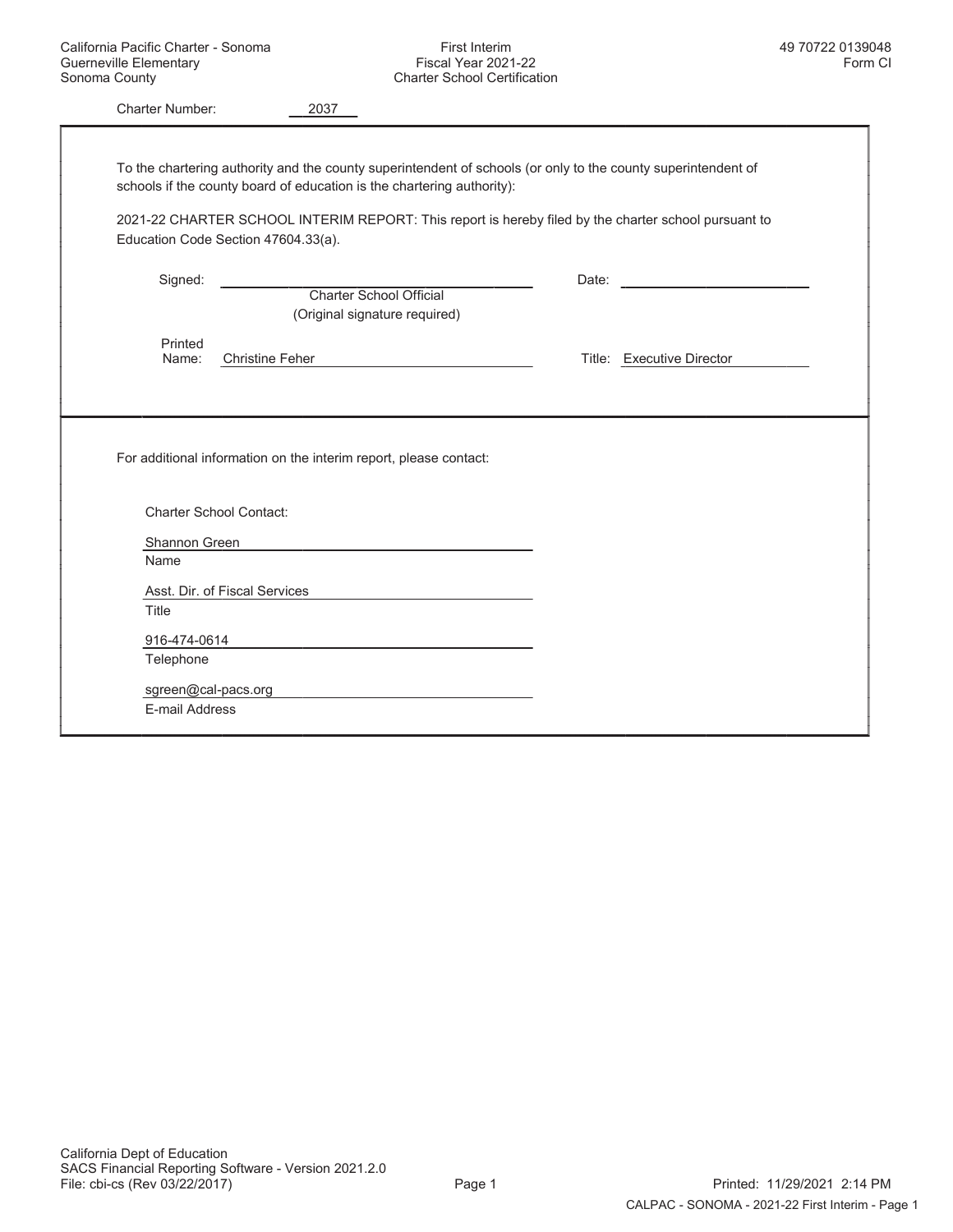

| 1758 California Pacific Charter School – San Diego            | (CPC-SD) |
|---------------------------------------------------------------|----------|
| 1751 California Pacific Charter School - Los Angeles (CPC-LA) |          |

2037 California Pacific Charter School – Sonoma (CPC-SO)

### Overall Summary

Overall, while enrollment is lower at each of the three CalPac schools than originally projected for the July Budget, each school has successfully adjusted its expenditures to match this lower enrollment, and each school is projected to end with a positive budget surplus for the year, adding to existing reserves. One-time federal stimulus dollars continue to be targeted towards student achievement and spending remains on track.

Moving into the 2022-23 and 2023-24 fiscal years, CalPac is maintaining its plan for one-time deficit spending, particularly in the 2023-24 year, to focus on improving academic performance while aligning reserve levels closer to statewide averages for similar nonclassroom-based schools. However, this deficit spending plan is predicated on stable overall enrollment and statewide revenue projections, and will be adjusted or modified as needed between now and 2023-24 to ensure sufficient reserve balances in all years with no cuts to programmatic spending.

### Enrollment / Average Daily Attendance (ADA)

California Pacific Charter School – San Diego - Projected enrollment at CPC-SD is reduced from 365 at the July Budget to 265 at First Interim, to reflect actual fall enrollment to date. Projected P-2 ADA is also reduced, from 321.20 to 254.15. Corresponding adjustments to ADA and enrollment are projected for the two subsequent years.

California Pacific Charter School – Los Angeles - Projected enrollment for CPC-LA is slightly reduced from the July Budget (396 to 363), but projected P-2 ADA is increased slightly (336.60 to 342.16) to reflect a higher projected ADA ratio than at the July Budget. Corresponding adjustments to ADA and enrollment are projected for the two subsequent years.

California Pacific Charter School – Sonoma - Projected enrollment at CPC-SO is reduced from 222 at the July Budget to 173 at First Interim, to reflect actual fall enrollment to date. Projected P-2 ADA is also reduced, from 202.20 to 161.65. Corresponding adjustments to ADA and enrollment are projected for the two subsequent years.

ADA is estimated based on historical averages.

Unduplicated pupil percentage, percentage of English-language learners students, percentage of special education students are all based on historical demographics.

### General Purpose Entitlement - LCFF Revenue

"Local Control Funding Formula" (LCFF) is the primary funding source for all three schools. LCFF revenues have been calculated based on the most recent FCMAT LCFF calculator, which includes a 5.07% COLA.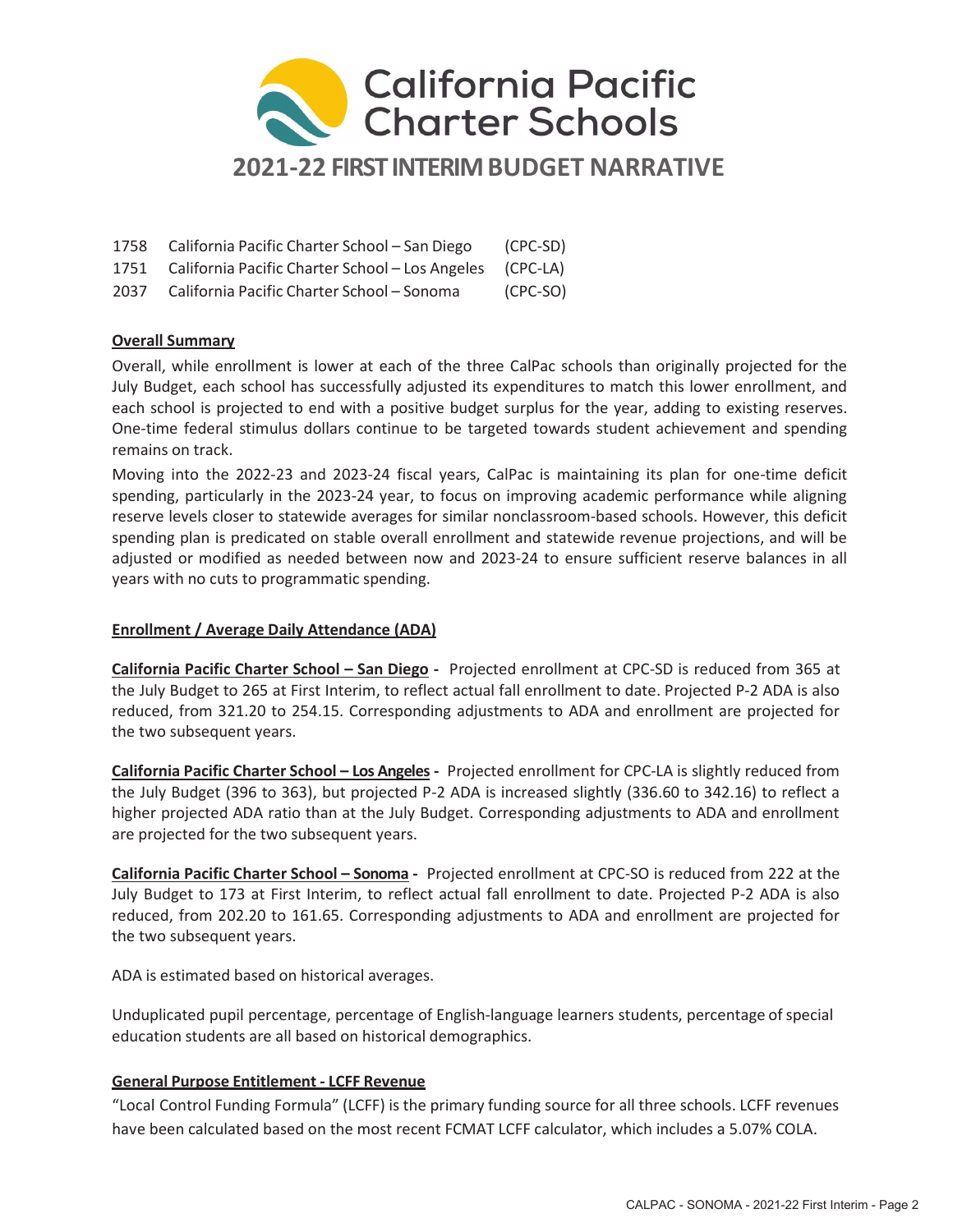

### Federal Revenue

ESSA Participation in Title I, II, III and IV.

Federal Special Education revenue (IDEA) assumed at most current rates/ADA.

Federal Educationally Related Mental Health Services (ERMHS) assumed at most current rates/ADA. Every Student Succeeds Act Comprehensive Support and Improvement (CSI):

Applicable for CPC-SD and CPC-LA only.

Multi-Year Projection: Based on increasing graduation rates, 2021-22 is expected to be the last year for CSI funding for CPC-SD, and 2022-23 is expected to be the last year for CPC-LA. For each school, CSI funding has thus been removed in all subsequent years in the multi-year projections.

### ESSER II / ESSER III

ESSER II Timeline to use funding March 13, 2020 – September 30, 2023.

ESSER III Timeline to use funding March 13, 2020 – September 30, 2024.

In the multi-year projection it is assumed all three schools will recognize 50% of ESSER revenue in 2021- 22 and the remainder in 2022-23.

Separate spending plans will be prepared to address the uses of these funds, which will be tracked separately. CalPac intends to utilize funding through the implementation of evidence-based interventions and ensuring that such interventions respond to students' academic, social, and emotional needs. This will be achieved through summer school, additional tutors for students, and purchasing educational technology (including hardware, software, and connectivity) for students.

At least 20% of ESSER III allocations will be used for learning loss mitigation.

Application and Legal Assurances for ESSER III will be submitted once available on CDE website.

### Other State Revenue

Other State Revenue includes non-LCFF revenues such as Lottery, Mandate Block Grant, State Special Education revenue, and one-time Expanded Learning Opportunities (ELO) Grant revenue.

### Expanded Learning Opportunities (ELO)

All three CalPac schools intend to use ELO funding to provide the curriculum, instruction, and social/emotional learning support CalPac administrators, teachers, and staff need to focus on learning recovery. Ten percent (10%) of the funding will be used for paraprofessionals.

Eighty-five percent (85%) of total ELO grant awards will be returned as this is related to the portion that must be spent on in-person instructional costs. All three CalPac schools are 100% virtual, and CalPac's spending plan only recognizes 15% of the available funds in the ELO Grant Plan. This is intentional, and this decision was supported by training, consultation, and advice from various sources.

#### Staffing Expenses

This First Interim adjusts staffing from the July Budget to match changes in enrollment and ADA estimates. Note that these 2021-22 staffing costs reflect a 4% increase to all staff salaries, retroactive to the beginning of this 2021-22 year. This increase will support teacher recruitment and retention in a difficult statewide staffing shortage.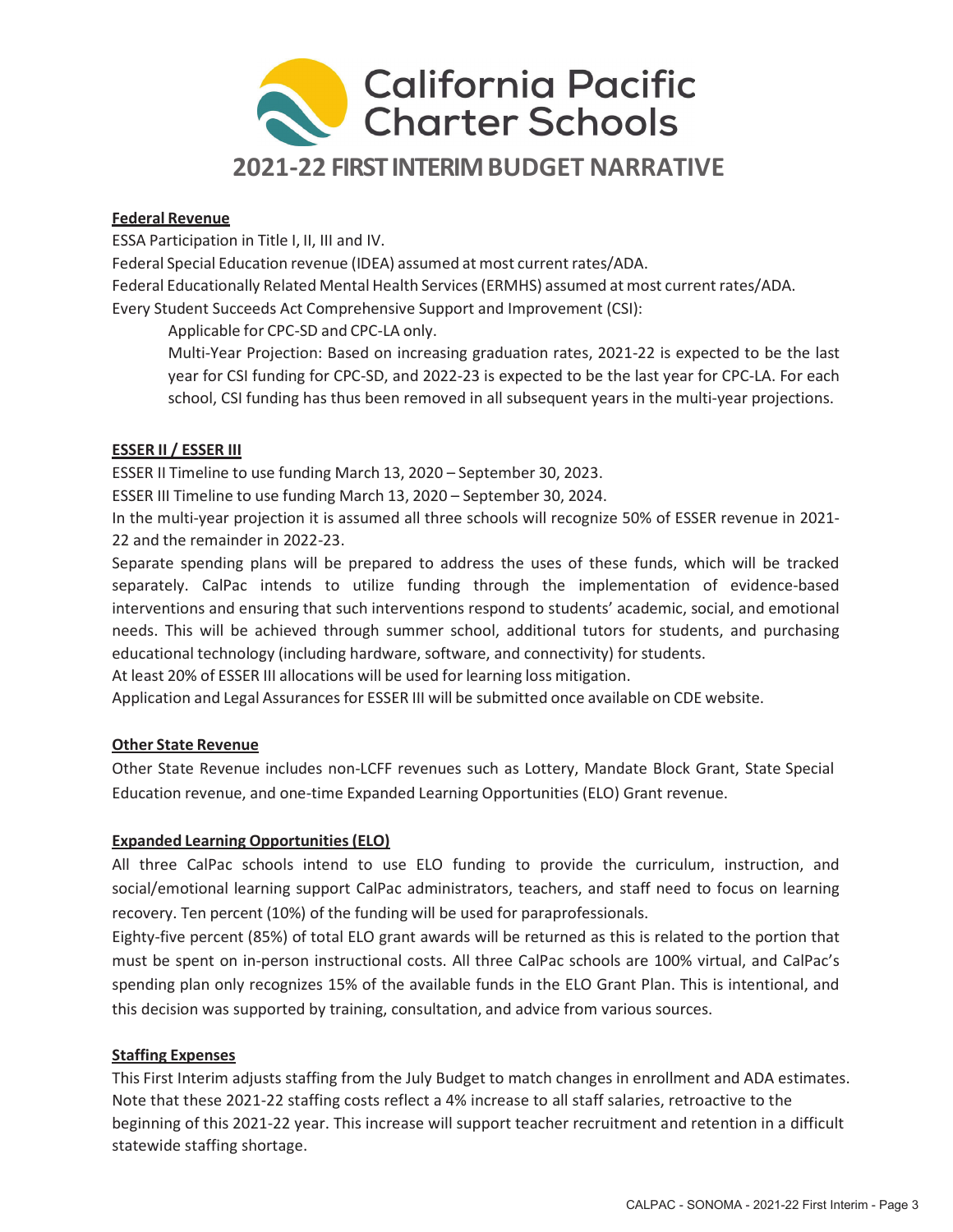

### Books/Supplies/Materials

This category includes core curriculum, classroom material, office supplies, and equipment (such as computers and computer accessories). Variances in this category are related to changes in enrollment. Large purchases of computers and computer accessories are expected for 2021-22. CalPac will ensure that every student automatically receives a computer.

### Services and Operations

This category includes all contracts services as well as travel, insurance, oversight fees, legal costs, and other service-related expenses. Other variances in this category are related to changes in enrollment and revenue (oversight fees are estimates as a percentage of revenue).

### Multi-Year Projection Expense Assumptions

Expense COLA for 2022-23 and 2023-24 is projected at 3.00% overall, with 4xxx and 5xxx increasing at 4.00% in 2022-23 only.

### Debt – Revolving Loan Fund Program

California Pacific Charter School – Sonoma has a low-cost loan through the California School Financing Authority Charter School Revolving Loan Fund Program (RLF). CPC-SD and CPC-LA have no debt. CPC-SO is in Repayment Year 2, with the balance expected to be fully paid off in fiscal year 2023-24.

| 21-22 Beginning Principal Balance | \$187,498 |
|-----------------------------------|-----------|
| 21-22 Principal Payments Total    | 62.502    |
| 21-22 Ending Principal Balance    | 124,996   |
| 21-22 Interest Payments Total     | 3.531     |

#### Cash Flow

Cash flow projections have been prepared including actuals through October 31, 2021 and projections thereafter. CalPac schools are anticipating to have sufficient cash balances and reserves in each month of the year.

Prior year CDE Principal Apportionment overpayment for CPC-SD and CPC-LA is expected to be fully repaid in the 2021-22 fiscal year and will be automatically deducted from LCFF State Aid.

Cash flow continues to be stable for all three schools, with positive monthly cash balances expected for the 2021-22 fiscal year. Cash is always closely monitored to ensure each school is liquid to satisfy obligations. No external borrowing is anticipated to be needed.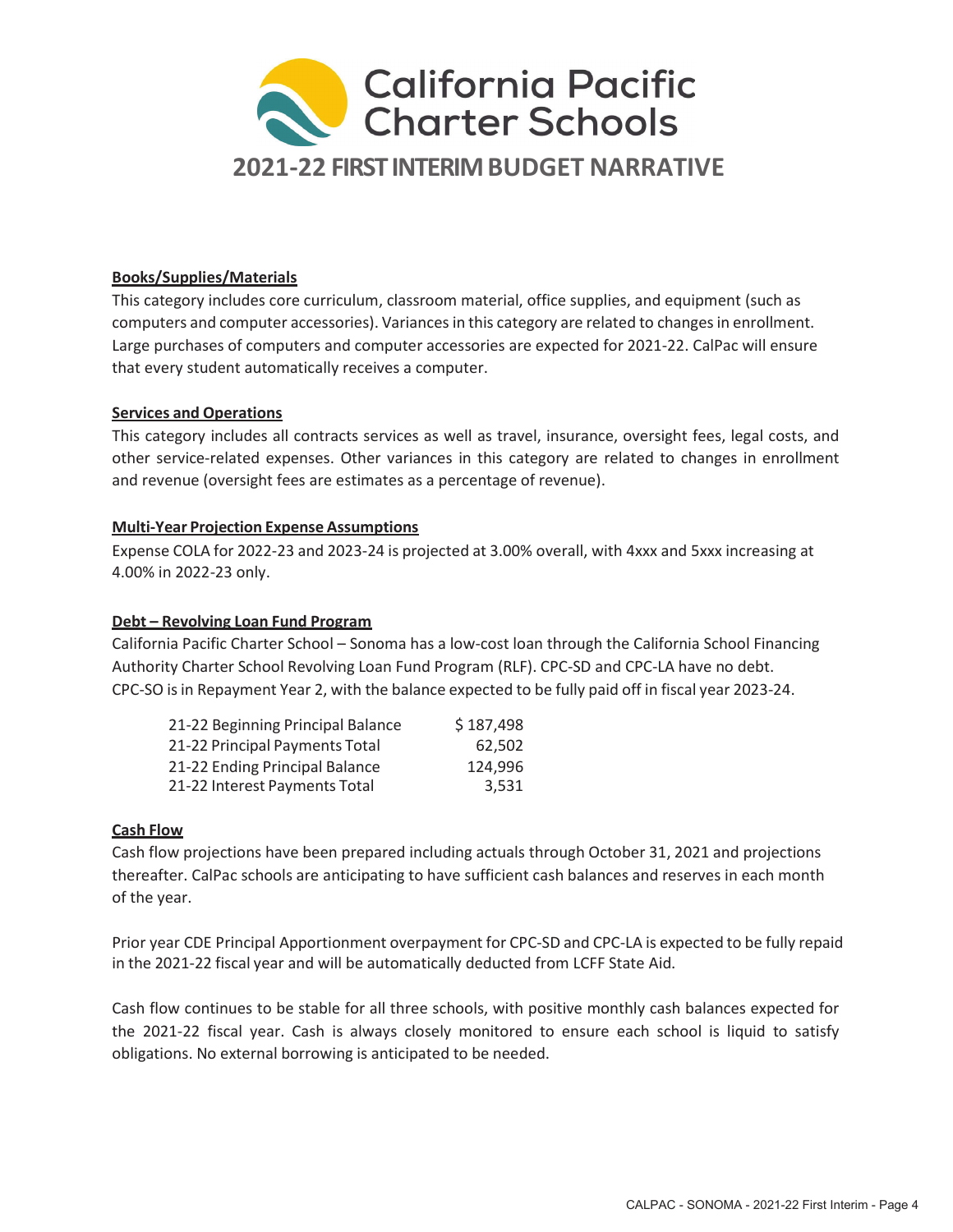| <b>Description</b>                                                             | <b>Resource Codes</b><br><b>Object Codes</b> | <b>Original Budget</b><br>(A) | <b>Board Approved</b><br><b>Operating Budget</b><br>(B) | <b>Actuals To Date</b><br>(C) | <b>Projected Year</b><br><b>Totals</b><br>(D) | <b>Difference</b><br>(Col B & D)<br>(E) | % Diff<br>Column<br><b>B&amp;D</b><br>(F) |
|--------------------------------------------------------------------------------|----------------------------------------------|-------------------------------|---------------------------------------------------------|-------------------------------|-----------------------------------------------|-----------------------------------------|-------------------------------------------|
| <b>A. REVENUES</b>                                                             |                                              |                               |                                                         |                               |                                               |                                         |                                           |
| 1) LCFF Sources                                                                | 8010-8099                                    | 2,014,186.00                  | 2,014,186.00                                            | 277,771.00                    | 1,628,423.27                                  | (385, 762.73)                           | $-19.2%$                                  |
| 2) Federal Revenue                                                             | 8100-8299                                    | 162,500.66                    | 162,500.66                                              | 0.00                          | 198,111.83                                    | 35,611.17                               | 21.9%                                     |
| 3) Other State Revenue                                                         | 8300-8599                                    | 178,106.18                    | 178,106.18                                              | 11,782.00                     | 194,166.48                                    | 16,060.30                               | 9.0%                                      |
| 4) Other Local Revenue                                                         | 8600-8799                                    | 1,143.43                      | 1,143.43                                                | 2,004.33                      | 667.00                                        | (476.43)                                | $-41.7%$                                  |
| 5) TOTAL, REVENUES                                                             |                                              | 2,355,936.27                  | 2,355,936.27                                            | 291,557.33                    | 2,021,368.58                                  |                                         |                                           |
| <b>B. EXPENSES</b>                                                             |                                              |                               |                                                         |                               |                                               |                                         |                                           |
| 1) Certificated Salaries                                                       | 1000-1999                                    | 843,536.31                    | 843,536.31                                              | 228,072.40                    | 728,409.75                                    | 115,126.56                              | 13.6%                                     |
| 2) Classified Salaries                                                         | 2000-2999                                    | 161,953.14                    | 161,953.14                                              | 42,512.09                     | 153,852.08                                    | 8,101.06                                | 5.0%                                      |
| 3) Employee Benefits                                                           | 3000-3999                                    | 378,618.15                    | 378,618.15                                              | 81,104.41                     | 307,558.79                                    | 71,059.36                               | 18.8%                                     |
| 4) Books and Supplies                                                          | 4000-4999                                    | 286,338.11                    | 286,338.11                                              | 98,515.99                     | 182,193.51                                    | 104,144.60                              | 36.4%                                     |
| 5) Services and Other Operating Expenses                                       | 5000-5999                                    | 469,734.98                    | 469,734.98                                              | 186,220.63                    | 411,596.32                                    | 58,138.66                               | 12.4%                                     |
| 6) Depreciation and Amortization                                               | 6000-6999                                    | 0.00                          | 0.00                                                    | 0.00                          | 0.00                                          | 0.00                                    | 0.0%                                      |
| 7) Other Outgo (excluding Transfers of Indirect<br>Costs)                      | 7100-7299,<br>7400-7499                      | 3,531.00                      | 3,531.00                                                | 3,046.00                      | 3,531.00                                      | 0.00                                    | 0.0%                                      |
| 8) Other Outgo - Transfers of Indirect Costs                                   | 7300-7399                                    | 0.00                          | 0.00                                                    | 0.00                          | 0.00                                          | 0.00                                    | 0.0%                                      |
| 9) TOTAL, EXPENSES                                                             |                                              | 2,143,711.69                  | 2,143,711.69                                            | 639,471.52                    | 1,787,141.45                                  |                                         |                                           |
| C. EXCESS (DEFICIENCY) OF REVENUES<br>OVER EXPENSES BEFORE OTHER               |                                              |                               |                                                         |                               |                                               |                                         |                                           |
| FINANCING SOURCES AND USES (A5 - B9)<br><b>D. OTHER FINANCING SOURCES/USES</b> |                                              | 212,224.58                    | 212,224.58                                              | (347, 914.19)                 | 234,227.13                                    |                                         |                                           |
| 1) Interfund Transfers                                                         |                                              |                               |                                                         |                               |                                               |                                         |                                           |
| a) Transfers In                                                                | 8900-8929                                    | 0.00                          | 0.00                                                    | 0.00                          | 0.00                                          | 0.00                                    | 0.0%                                      |
| b) Transfers Out                                                               | 7600-7629                                    | 0.00                          | 0.00                                                    | 0.00                          | 0.00                                          | 0.00                                    | 0.0%                                      |
| 2) Other Sources/Uses<br>a) Sources                                            | 8930-8979                                    | 0.00                          | 0.00                                                    | 0.00                          | 0.00                                          | 0.00                                    | 0.0%                                      |
| b) Uses                                                                        | 7630-7699                                    | 0.00                          | 0.00                                                    | 0.00                          | 0.00                                          | 0.00                                    | 0.0%                                      |
| 3) Contributions                                                               | 8980-8999                                    | 0.00                          | 0.00                                                    | 0.00                          | 0.00                                          | 0.00                                    | 0.0%                                      |
| 4) TOTAL, OTHER FINANCING SOURCES/USES                                         |                                              | 0.00                          | 0.00                                                    | 0.00                          | 0.00                                          |                                         |                                           |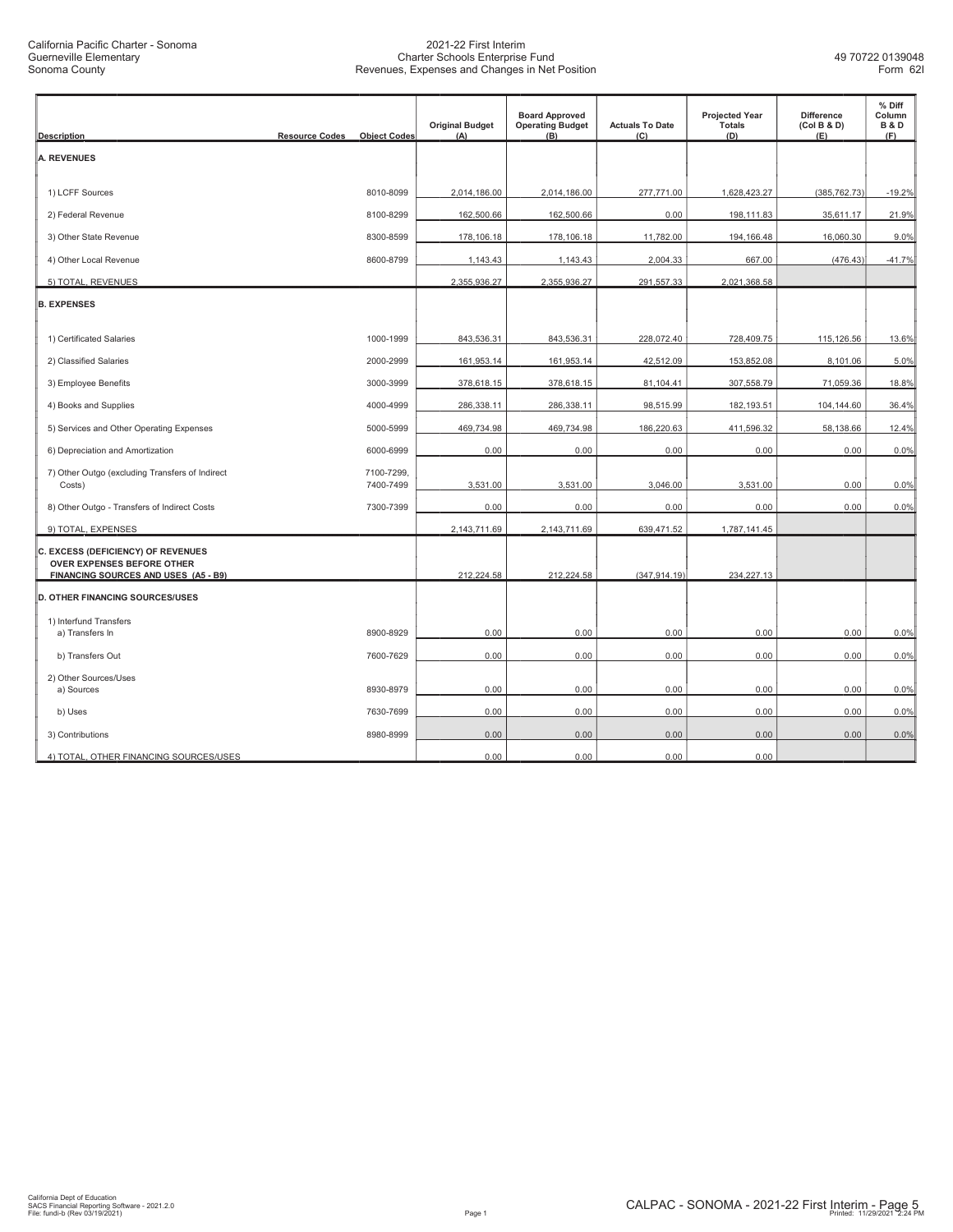| <b>Description</b>                                            | <b>Resource Codes</b> | <b>Object Codes</b> | <b>Original Budget</b><br>(A) | <b>Board Approved</b><br><b>Operating Budget</b><br>(B) | <b>Actuals To Date</b><br>(C) | <b>Projected Year</b><br><b>Totals</b><br>(D) | <b>Difference</b><br>(Col B & D)<br>(E) | % Diff<br>Column<br><b>B&amp;D</b><br>(F) |
|---------------------------------------------------------------|-----------------------|---------------------|-------------------------------|---------------------------------------------------------|-------------------------------|-----------------------------------------------|-----------------------------------------|-------------------------------------------|
| E. NET INCREASE (DECREASE) IN<br><b>NET POSITION (C + D4)</b> |                       |                     | 212,224.58                    | 212,224.58                                              | (347, 914.19)                 | 234,227.13                                    |                                         |                                           |
| <b>F. NET POSITION</b>                                        |                       |                     |                               |                                                         |                               |                                               |                                         |                                           |
| 1) Beginning Net Position<br>a) As of July 1 - Unaudited      |                       | 9791                | 315,262.20                    | 315,262.20                                              |                               | 593,596.58                                    | 278,334.38                              | 88.3%                                     |
| b) Audit Adjustments                                          |                       | 9793                | 0.00                          | 0.00                                                    |                               | 0.00                                          | 0.00                                    | 0.0%                                      |
| c) As of July 1 - Audited (F1a + F1b)                         |                       |                     | 315,262.20                    | 315,262.20                                              |                               | 593,596.58                                    |                                         |                                           |
| d) Other Restatements                                         |                       | 9795                | 0.00                          | 0.00                                                    |                               | 0.00                                          | 0.00                                    | 0.0%                                      |
| e) Adjusted Beginning Net Position (F1c + F1d)                |                       |                     | 315,262.20                    | 315,262.20                                              |                               | 593,596.58                                    |                                         |                                           |
| 2) Ending Net Position, June 30 (E + F1e)                     |                       |                     | 527,486.78                    | 527,486.78                                              |                               | 827,823.71                                    |                                         |                                           |
| Components of Ending Net Position                             |                       |                     |                               |                                                         |                               |                                               |                                         |                                           |
| a) Net Investment in Capital Assets                           |                       | 9796                | 0.00                          | 0.00                                                    |                               | 0.00                                          |                                         |                                           |
| b) Restricted Net Position                                    |                       | 9797                | 0.00                          | 0.00                                                    |                               | 148,348.67                                    |                                         |                                           |
| c) Unrestricted Net Position                                  |                       | 9790                | 527,486.78                    | 527,486.78                                              |                               | 679,475.04                                    |                                         |                                           |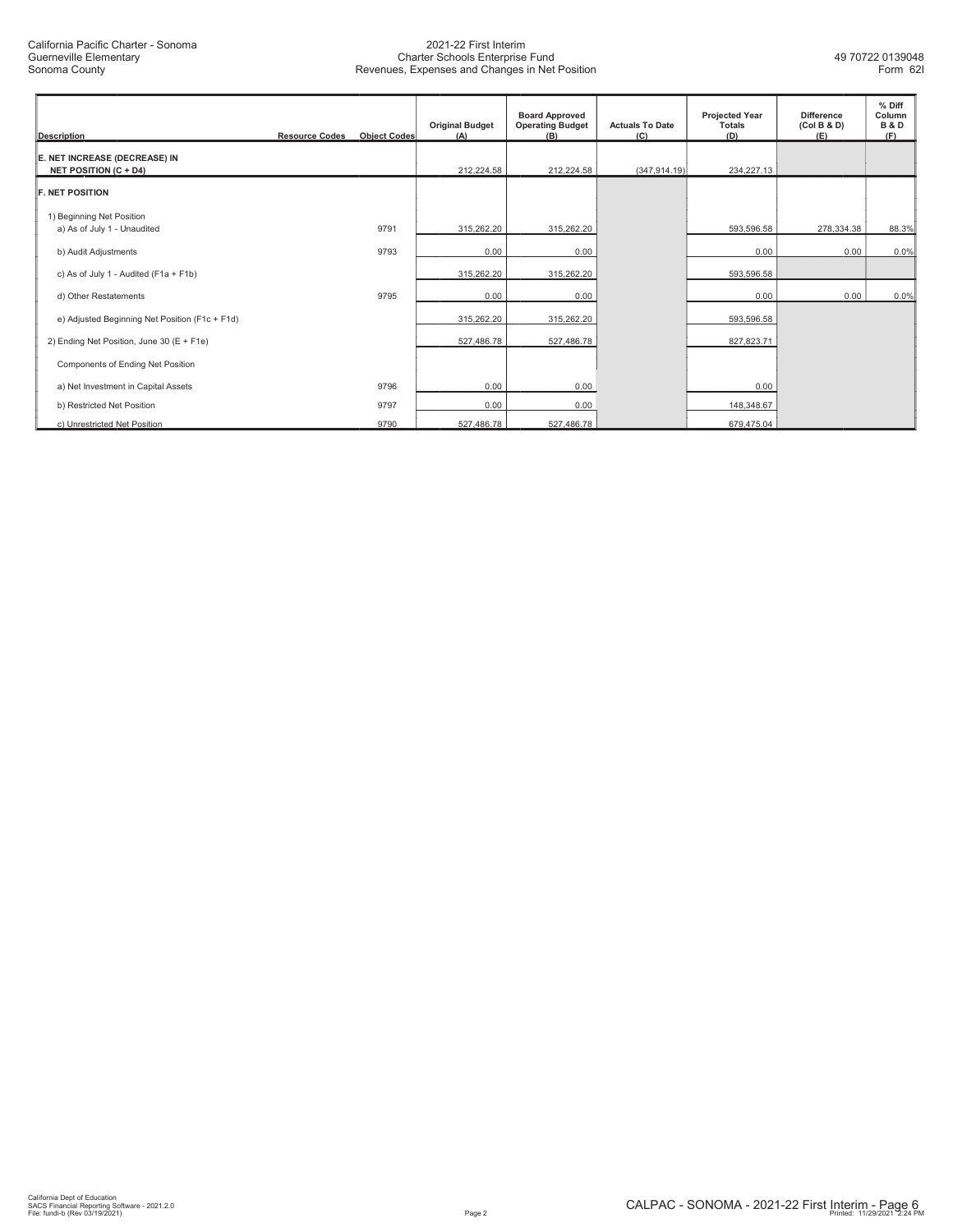| <b>Description</b>                                     | <b>Resource Codes</b>                                                                         | <b>Object Codes</b> | <b>Original Budget</b><br>(A) | <b>Board Approved</b><br><b>Operating Budget</b><br>(B) | <b>Actuals To Date</b><br>(C) | <b>Projected Year</b><br><b>Totals</b><br>(D) | <b>Difference</b><br>(Col B & D)<br>(E) | % Diff<br>Column<br><b>B&amp;D</b><br>(F) |
|--------------------------------------------------------|-----------------------------------------------------------------------------------------------|---------------------|-------------------------------|---------------------------------------------------------|-------------------------------|-----------------------------------------------|-----------------------------------------|-------------------------------------------|
| <b>LCFF SOURCES</b>                                    |                                                                                               |                     |                               |                                                         |                               |                                               |                                         |                                           |
| <b>Principal Apportionment</b>                         |                                                                                               |                     |                               |                                                         |                               |                                               |                                         |                                           |
| State Aid - Current Year                               |                                                                                               | 8011                | 1,308,112.00                  | 1,308,112.00                                            | 114,606.00                    | 1,026,405.00                                  | (281,707.00)                            | $-21.5%$                                  |
| Education Protection Account State Aid - Current Year  |                                                                                               | 8012                | 40,404.00                     | 40,404.00                                               | 0.00                          | 32,330.00                                     | (8,074.00)                              | $-20.0%$                                  |
| State Aid - Prior Years                                |                                                                                               | 8019                | 0.00                          | 0.00                                                    | 0.00                          | 0.00                                          | 0.00                                    | 0.0%                                      |
| <b>LCFF Transfers</b>                                  |                                                                                               |                     |                               |                                                         |                               |                                               |                                         |                                           |
| Unrestricted LCFF Transfers - Current Year             | 0000                                                                                          | 8091                | 0.00                          | 0.00                                                    | 0.00                          | 0.00                                          | 0.00                                    | 0.0%                                      |
| All Other LCFF Transfers - Current Year                | All Other                                                                                     | 8091                | 0.00                          | 0.00                                                    | 0.00                          | 0.00                                          | 0.00                                    | 0.0%                                      |
| Transfers to Charter Schools in Lieu of Property Taxes |                                                                                               | 8096                | 665,670.00                    | 665,670.00                                              | 163,165.00                    | 569,688.27                                    | (95, 981.73)                            | $-14.4%$                                  |
| <b>Property Taxes Transfers</b>                        |                                                                                               | 8097                | 0.00                          | 0.00                                                    | 0.00                          | 0.00                                          | 0.00                                    | 0.0%                                      |
| LCFF/Revenue Limit Transfers - Prior Years             |                                                                                               | 8099                | 0.00                          | 0.00                                                    | 0.00                          | 0.00                                          | 0.00                                    | 0.0%                                      |
| TOTAL, LCFF SOURCES                                    |                                                                                               |                     | 2,014,186.00                  | 2,014,186.00                                            | 277,771.00                    | 1,628,423.27                                  | (385, 762.73)                           | $-19.2%$                                  |
| <b>FEDERAL REVENUE</b>                                 |                                                                                               |                     |                               |                                                         |                               |                                               |                                         |                                           |
| Maintenance and Operations                             |                                                                                               | 8110                | 0.00                          | 0.00                                                    | 0.00                          | 0.00                                          | 0.00                                    | 0.0%                                      |
| <b>Special Education Entitlement</b>                   |                                                                                               | 8181                | 24,492.90                     | 24,492.90                                               | 0.00                          | 19,598.45                                     | (4,894.45)                              | $-20.0%$                                  |
| Special Education Discretionary Grants                 |                                                                                               | 8182                | 2,375.76                      | 2,375.76                                                | 0.00                          | 1,901.00                                      | (474.76)                                | $-20.0%$                                  |
| <b>Child Nutrition Programs</b>                        |                                                                                               | 8220                | 0.00                          | 0.00                                                    | 0.00                          | 0.00                                          | 0.00                                    | 0.0%                                      |
| Donated Food Commodities                               |                                                                                               | 8221                | 0.00                          | 0.00                                                    | 0.00                          | 0.00                                          | 0.00                                    | 0.0%                                      |
| Interagency Contracts Between LEAs                     |                                                                                               | 8285                | 0.00                          | 0.00                                                    | 0.00                          | 0.00                                          | 0.00                                    | 0.0%                                      |
| Title I, Part A, Basic                                 | 3010                                                                                          | 8290                | 25,490.00                     | 25,490.00                                               | 0.00                          | 32,685.00                                     | 7,195.00                                | 28.2%                                     |
| Title I, Part D, Local Delinquent Programs             | 3025                                                                                          | 8290                | 0.00                          | 0.00                                                    | 0.00                          | 0.00                                          | 0.00                                    | 0.0%                                      |
| Title II, Part A, Supporting Effective Instruction     | 4035                                                                                          | 8290                | 5,238.00                      | 5,238.00                                                | 0.00                          | 5,948.00                                      | 710.00                                  | 13.6%                                     |
| Title III, Part A, Immigrant Student Program           | 4201                                                                                          | 8290                | 0.00                          | 0.00                                                    | 0.00                          | 0.00                                          | 0.00                                    | 0.0%                                      |
| Title III, Part A, English Learner<br>Program          | 4203                                                                                          | 8290                | 0.00                          | 0.00                                                    | 0.00                          | 0.00                                          | 0.00                                    | 0.0%                                      |
| Public Charter Schools Grant Program (PCSGP)           | 4610                                                                                          | 8290                | 0.00                          | 0.00                                                    | 0.00                          | 0.00                                          | 0.00                                    | 0.0%                                      |
| Other NCLB / Every Student Succeeds Act                | 3040, 3045, 3060,<br>3061, 3150, 3155,<br>3180, 3182,<br>4037,4124, 4126,<br>4127, 4128, 5630 | 8290                | 0.00                          | 0.00                                                    | 0.00                          | 10,000.00                                     | 10,000.00                               | New                                       |
| Career and Technical Education                         | 3500-3599                                                                                     | 8290                | 0.00                          | 0.00                                                    | 0.00                          | 0.00                                          | 0.00                                    | 0.0%                                      |
| All Other Federal Revenue                              | All Other                                                                                     | 8290                | 104,904.00                    | 104,904.00                                              | 0.00                          | 127,979.38                                    | 23,075.38                               | 22.0%                                     |
| TOTAL, FEDERAL REVENUE                                 |                                                                                               |                     | 162,500.66                    | 162,500.66                                              | 0.00                          | 198,111.83                                    | 35,611.17                               | 21.9%                                     |
| OTHER STATE REVENUE                                    |                                                                                               |                     |                               |                                                         |                               |                                               |                                         |                                           |
| Other State Apportionments                             |                                                                                               |                     |                               |                                                         |                               |                                               |                                         |                                           |
| Special Education Master Plan                          |                                                                                               |                     |                               |                                                         |                               |                                               |                                         |                                           |
| <b>Current Year</b>                                    | 6500                                                                                          | 8311                | 99,250.41                     | 99,250.41                                               | 11,782.00                     | 99,250.41                                     | 0.00                                    | 0.0%                                      |
| Prior Years                                            | 6500                                                                                          | 8319                | 0.00                          | 0.00                                                    | 0.00                          | 0.00                                          | 0.00                                    | 0.0%                                      |
| All Other State Apportionments - Current Year          | All Other                                                                                     | 8311                | 0.00                          | 0.00                                                    | 0.00                          | 0.00                                          | 0.00                                    | 0.0%                                      |
| All Other State Apportionments - Prior Years           | All Other                                                                                     | 8319                | 0.00                          | 0.00                                                    | 0.00                          | 0.00                                          | 0.00                                    | 0.0%                                      |
| <b>Child Nutrition Programs</b>                        |                                                                                               | 8520                | 0.00                          | 0.00                                                    | 0.00                          | 0.00                                          | 0.00                                    | 0.0%                                      |
| Mandated Costs Reimbursements                          |                                                                                               | 8550                | 5,285.21                      | 5,285.21                                                | 0.00                          | 5,315.54                                      | 30.33                                   | 0.6%                                      |
| Lottery - Unrestricted and Instructional Materials     |                                                                                               | 8560                | 40,201.98                     | 40,201.98                                               | 0.00                          | 36,856.20                                     | (3,345.78)                              | $-8.3%$                                   |
| After School Education and Safety (ASES)               | 6010                                                                                          | 8590                | 0.00                          | 0.00                                                    | 0.00                          | 0.00                                          | 0.00                                    | 0.0%                                      |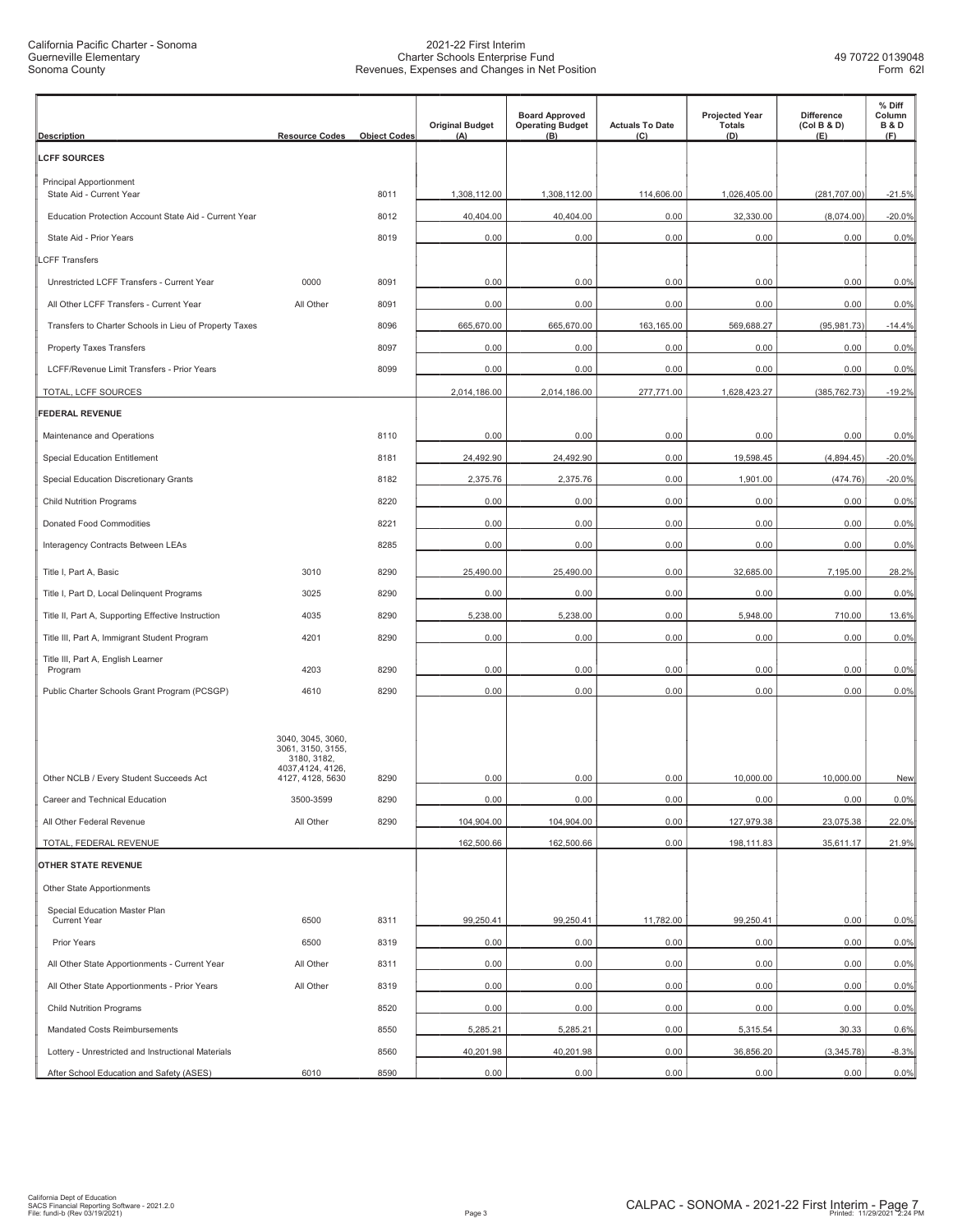California Pacific Charter - Sonoma Guerneville Elementary Sonoma County

| <b>Description</b>                                                      | <b>Resource Codes</b> | <b>Object Codes</b> | <b>Original Budget</b><br>(A) | <b>Board Approved</b><br><b>Operating Budget</b><br>(B) | <b>Actuals To Date</b><br>(C) | <b>Projected Year</b><br><b>Totals</b><br>(D) | <b>Difference</b><br>(Col B & D)<br>(E) | % Diff<br>Column<br><b>B&amp;D</b><br>(F) |
|-------------------------------------------------------------------------|-----------------------|---------------------|-------------------------------|---------------------------------------------------------|-------------------------------|-----------------------------------------------|-----------------------------------------|-------------------------------------------|
| Charter School Facility Grant                                           | 6030                  | 8590                | 0.00                          | 0.00                                                    | 0.00                          | 0.00                                          | 0.00                                    | 0.0%                                      |
| Drug/Alcohol/Tobacco Funds                                              | 6690, 6695            | 8590                | 0.00                          | 0.00                                                    | 0.00                          | 0.00                                          | 0.00                                    | 0.0%                                      |
| California Clean Energy Jobs Act                                        | 6230                  | 8590                | 0.00                          | 0.00                                                    | 0.00                          | 0.00                                          | 0.00                                    | 0.0%                                      |
| Career Technical Education Incentive                                    |                       |                     |                               |                                                         |                               |                                               |                                         |                                           |
| Grant Program                                                           | 6387                  | 8590                | 0.00                          | 0.00                                                    | 0.00                          | 0.00                                          | 0.00                                    | 0.0%                                      |
| Specialized Secondary                                                   | 7370                  | 8590                | 0.00                          | 0.00                                                    | 0.00                          | 0.00                                          | 0.00                                    | 0.0%                                      |
| All Other State Revenue                                                 | All Other             | 8590                | 33,368.58                     | 33,368.58                                               | 0.00                          | 52,744.33                                     | 19,375.75                               | 58.1%                                     |
| TOTAL, OTHER STATE REVENUE                                              |                       |                     | 178,106.18                    | 178,106.18                                              | 11,782.00                     | 194,166.48                                    | 16,060.30                               | 9.0%                                      |
| OTHER LOCAL REVENUE                                                     |                       |                     |                               |                                                         |                               |                                               |                                         |                                           |
| Sales<br>Sale of Equipment/Supplies                                     |                       | 8631                | 0.00                          | 0.00                                                    | 0.00                          | 0.00                                          | 0.00                                    | 0.0%                                      |
| Sale of Publications                                                    |                       | 8632                | 0.00                          | 0.00                                                    | 0.00                          | 0.00                                          | 0.00                                    | 0.0%                                      |
|                                                                         |                       |                     |                               |                                                         |                               |                                               |                                         |                                           |
| <b>Food Service Sales</b>                                               |                       | 8634                | 0.00<br>0.00                  | 0.00                                                    | 0.00                          | 0.00                                          | 0.00                                    | 0.0%                                      |
| All Other Sales<br><b>Leases and Rentals</b>                            |                       | 8639                |                               | 0.00                                                    | 0.00                          | 0.00                                          | 0.00                                    | 0.0%                                      |
|                                                                         |                       | 8650                | 0.00                          | 0.00                                                    | 0.00                          | 0.00                                          | 0.00                                    | 0.0%                                      |
| Interest                                                                |                       | 8660                | 1,143.43                      | 1,143.43                                                | 207.99                        | 667.00                                        | (476.43)                                | $-41.7%$                                  |
| Net Increase (Decrease) in the Fair Value of Investments                |                       | 8662                | 0.00                          | 0.00                                                    | 0.00                          | 0.00                                          | 0.00                                    | 0.0%                                      |
| Fees and Contracts                                                      |                       |                     |                               |                                                         |                               |                                               |                                         |                                           |
| Child Development Parent Fees                                           |                       | 8673                | 0.00                          | 0.00                                                    | 0.00                          | 0.00                                          | 0.00                                    | 0.0%                                      |
| Transportation Fees From Individuals                                    |                       | 8675                | 0.00                          | 0.00                                                    | 0.00                          | 0.00                                          | 0.00                                    | 0.0%                                      |
| <b>Interagency Services</b>                                             |                       | 8677                | 0.00                          | 0.00                                                    | 0.00                          | 0.00                                          | 0.00                                    | 0.0%                                      |
| All Other Fees and Contracts                                            |                       | 8689                | 0.00                          | 0.00                                                    | 0.00                          | 0.00                                          | 0.00                                    | 0.0%                                      |
| Other Local Revenue                                                     |                       |                     |                               |                                                         |                               |                                               |                                         |                                           |
| All Other Local Revenue                                                 |                       | 8699                | 0.00                          | 0.00                                                    | 1,796.34                      | 0.00                                          | 0.00                                    | 0.0%                                      |
| Tuition                                                                 |                       | 8710                | 0.00                          | 0.00                                                    | 0.00                          | 0.00                                          | 0.00                                    | 0.0%                                      |
| All Other Transfers In                                                  |                       | 8781-8783           | 0.00                          | 0.00                                                    | 0.00                          | 0.00                                          | 0.00                                    | 0.0%                                      |
| Transfers of Apportionments<br><b>Special Education SELPA Transfers</b> |                       |                     |                               |                                                         |                               |                                               |                                         |                                           |
| From Districts or Charter Schools                                       | 6500                  | 8791                | 0.00                          | 0.00                                                    | 0.00                          | 0.00                                          | 0.00                                    | 0.0%                                      |
| From County Offices                                                     | 6500                  | 8792                | 0.00                          | 0.00                                                    | 0.00                          | 0.00                                          | 0.00                                    | 0.0%                                      |
| From JPAs                                                               | 6500                  | 8793                | 0.00                          | 0.00                                                    | 0.00                          | 0.00                                          | 0.00                                    | 0.0%                                      |
| Other Transfers of Apportionments<br>From Districts or Charter Schools  | All Other             | 8791                | 0.00                          | 0.00                                                    | 0.00                          | 0.00                                          | 0.00                                    | 0.0%                                      |
| From County Offices                                                     | All Other             | 8792                | 0.00                          | 0.00                                                    | 0.00                          | 0.00                                          | 0.00                                    | 0.0%                                      |
| From JPAs                                                               | All Other             | 8793                | 0.00                          | 0.00                                                    | 0.00                          | 0.00                                          | 0.00                                    | 0.0%                                      |
| All Other Transfers In from All Others                                  |                       | 8799                | 0.00                          | 0.00                                                    | 0.00                          | 0.00                                          | 0.00                                    | 0.0%                                      |
| TOTAL, OTHER LOCAL REVENUE                                              |                       |                     | 1,143.43                      | 1,143.43                                                | 2,004.33                      | 667.00                                        | (476.43)                                | $-41.7%$                                  |
| TOTAL, REVENUES                                                         |                       |                     | 2,355,936.27                  | 2,355,936.27                                            | 291,557.33                    | 2,021,368.58                                  |                                         |                                           |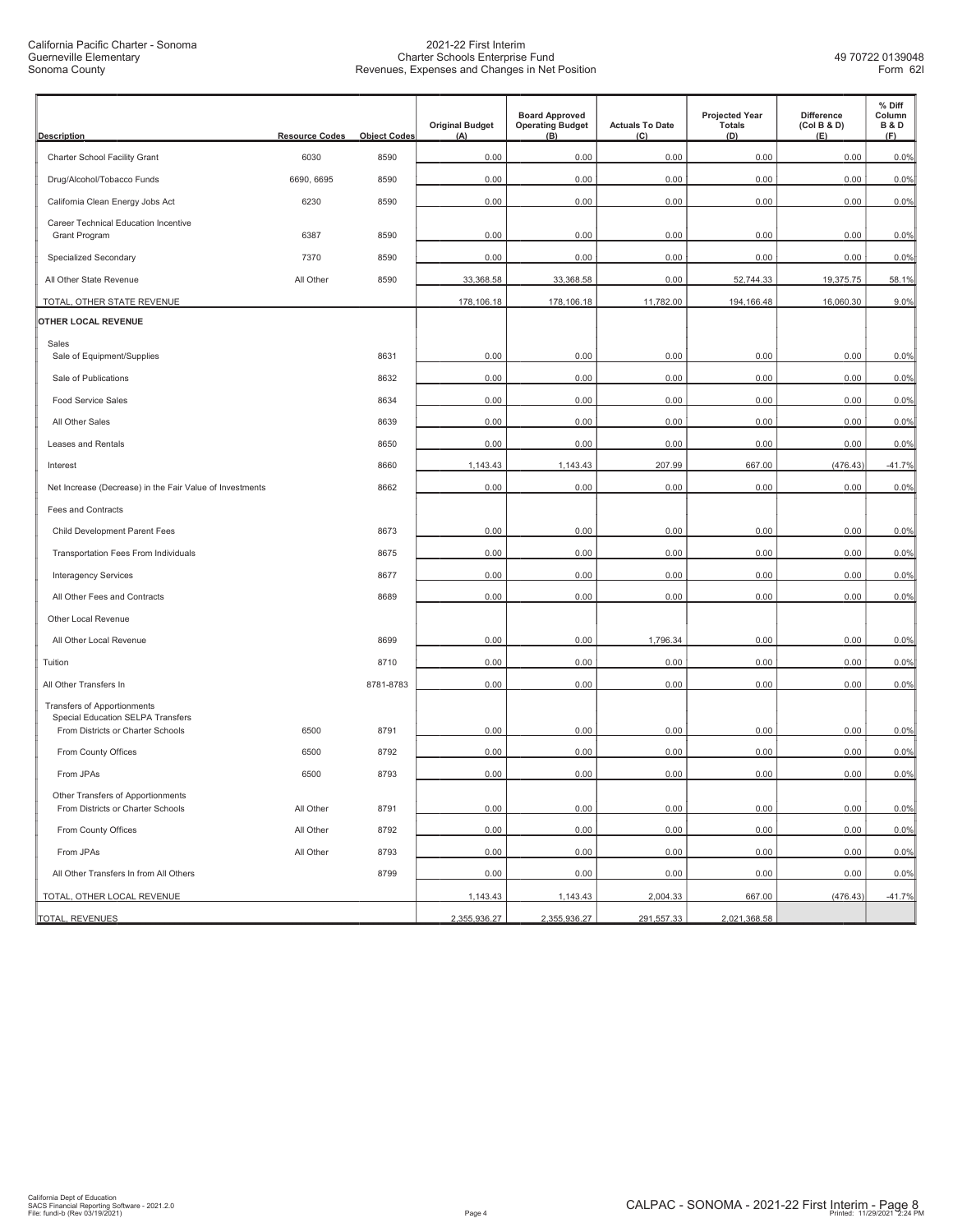| <b>Description</b>                                                    | <b>Resource Codes</b> | <b>Object Codes</b> | <b>Original Budget</b><br>(A) | <b>Board Approved</b><br><b>Operating Budget</b><br>(B) | <b>Actuals To Date</b><br>(C) | <b>Projected Year</b><br><b>Totals</b><br>(D) | Difference<br>(Col B & D)<br>(E) | % Diff<br>Column<br><b>B&amp;D</b><br>(F) |
|-----------------------------------------------------------------------|-----------------------|---------------------|-------------------------------|---------------------------------------------------------|-------------------------------|-----------------------------------------------|----------------------------------|-------------------------------------------|
| <b>CERTIFICATED SALARIES</b>                                          |                       |                     |                               |                                                         |                               |                                               |                                  |                                           |
| Certificated Teachers' Salaries                                       |                       | 1100                | 654,605.28                    | 654,605.28                                              | 185,108.11                    | 554,925.70                                    | 99,679.58                        | 15.2%                                     |
| Certificated Pupil Support Salaries                                   |                       | 1200                | 76,190.04                     | 76,190.04                                               | 4,565.97                      | 72,497.74                                     | 3,692.30                         | 4.8%                                      |
| Certificated Supervisors' and Administrators' Salaries                |                       | 1300                | 112,740.99                    | 112,740.99                                              | 38,398.32                     | 100,986.31                                    | 11,754.68                        | 10.4%                                     |
| Other Certificated Salaries                                           |                       | 1900                | 0.00                          | 0.00                                                    | 0.00                          | 0.00                                          | 0.00                             | 0.0%                                      |
| TOTAL, CERTIFICATED SALARIES                                          |                       |                     | 843,536.31                    | 843,536.31                                              | 228,072.40                    | 728,409.75                                    | 115,126.56                       | 13.6%                                     |
| <b>CLASSIFIED SALARIES</b>                                            |                       |                     |                               |                                                         |                               |                                               |                                  |                                           |
| <b>Classified Instructional Salaries</b>                              |                       | 2100                | 55,641.14                     | 55,641.14                                               | 9,673.23                      | 51,983.80                                     | 3,657.34                         | 6.6%                                      |
| <b>Classified Support Salaries</b>                                    |                       | 2200                | 0.00                          | 0.00                                                    | 0.00                          | 0.00                                          | 0.00                             | 0.0%                                      |
| Classified Supervisors' and Administrators' Salaries                  |                       | 2300                | 59,031.00                     | 59,031.00                                               | 15,358.42                     | 45,870.36                                     | 13,160.64                        | 22.3%                                     |
| Clerical, Technical and Office Salaries                               |                       | 2400                | 47,281.00                     | 47,281.00                                               | 17,480.44                     | 55,997.92                                     | (8,716.92)                       | $-18.4%$                                  |
| <b>Other Classified Salaries</b>                                      |                       | 2900                | 0.00                          | 0.00                                                    | 0.00                          | 0.00                                          | 0.00                             | 0.0%                                      |
| TOTAL, CLASSIFIED SALARIES                                            |                       |                     | 161,953.14                    | 161,953.14                                              | 42,512.09                     | 153,852.08                                    | 8,101.06                         | 5.0%                                      |
| <b>EMPLOYEE BENEFITS</b>                                              |                       |                     |                               |                                                         |                               |                                               |                                  |                                           |
| <b>STRS</b>                                                           |                       | 3101-3102           | 133,593.21                    | 133,593.21                                              | 37,662.00                     | 121,574.61                                    | 12,018.60                        | 9.0%                                      |
| <b>PERS</b>                                                           |                       | 3201-3202           | 7,173.97                      | 7,173.97                                                | 0.00                          | 0.00                                          | 7,173.97                         | 100.0%                                    |
| OASDI/Medicare/Alternative                                            |                       | 3301-3302           | 25,888.87                     | 25,888.87                                               | 6,528.27                      | 22,224.69                                     | 3,664.18                         | 14.2%                                     |
| Health and Welfare Benefits                                           |                       | 3401-3402           | 155,882.04                    | 155,882.04                                              | 30,299.65                     | 117,238.12                                    | 38,643.92                        | 24.8%                                     |
| Unemployment Insurance                                                |                       | 3501-3502           | 33,216.23                     | 33,216.23                                               | 944.81                        | 28,347.39                                     | 4,868.84                         | 14.7%                                     |
| Workers' Compensation                                                 |                       | 3601-3602           | 13,090.87                     | 13,090.87                                               | 4,906.14                      | 11,172.18                                     | 1,918.69                         | 14.7%                                     |
| OPEB, Allocated                                                       |                       | 3701-3702           | 0.00                          | 0.00                                                    | 0.00                          | 0.00                                          | 0.00                             | 0.0%                                      |
| OPEB, Active Employees                                                |                       | 3751-3752           | 0.00                          | 0.00                                                    | 0.00                          | 0.00                                          | 0.00                             | 0.0%                                      |
| <b>Other Employee Benefits</b>                                        |                       | 3901-3902           | 9,772.96                      | 9,772.96                                                | 763.54                        | 7,001.80                                      | 2,771.16                         | 28.4%                                     |
| TOTAL, EMPLOYEE BENEFITS                                              |                       |                     | 378,618.15                    | 378,618.15                                              | 81,104.41                     | 307,558.79                                    | 71,059.36                        | 18.8%                                     |
| <b>BOOKS AND SUPPLIES</b>                                             |                       |                     |                               |                                                         |                               |                                               |                                  |                                           |
| Approved Textbooks and Core Curricula Materials                       |                       | 4100                | 71,940.23                     | 71.940.23                                               | 50,592.64                     | 56,903.11                                     | 15,037.12                        | 20.9%                                     |
| Books and Other Reference Materials                                   |                       | 4200                | 0.00                          | 0.00                                                    | 0.00                          | 0.00                                          | 0.00                             | 0.0%                                      |
| <b>Materials and Supplies</b>                                         |                       | 4300                | 169,217.88                    | 169,217.88                                              | 7,567.16                      | 95,890.40                                     | 73,327.48                        | 43.3%                                     |
| Noncapitalized Equipment                                              |                       | 4400                | 45,180.00                     | 45,180.00                                               | 40,356.19                     | 29,400.00                                     | 15,780.00                        | 34.9%                                     |
| Food                                                                  |                       | 4700                | 0.00                          | 0.00                                                    | 0.00                          | 0.00                                          | 0.00                             | 0.0%                                      |
| TOTAL, BOOKS AND SUPPLIES                                             |                       |                     | 286,338.11                    | 286,338.11                                              | 98,515.99                     | 182,193.51                                    | 104,144.60                       | 36.4%                                     |
| <b>SERVICES AND OTHER OPERATING EXPENSES</b>                          |                       |                     |                               |                                                         |                               |                                               |                                  |                                           |
| Subagreements for Services                                            |                       | 5100                | 44,000.00                     | 44,000.00                                               | 3,408.60                      | 35,580.00                                     | 8,420.00                         | 19.1%                                     |
| <b>Travel and Conferences</b>                                         |                       | 5200                | 20,556.90                     | 20,556.90                                               | 4,050.77                      | 22,236.91                                     | (1,680.01)                       | $-8.2%$                                   |
| Dues and Memberships                                                  |                       | 5300                | 8,276.75                      | 8,276.75                                                | 5,367.75                      | 7,181.24                                      | 1,095.51                         | 13.2%                                     |
| Insurance                                                             |                       | 5400-5450           | 8,539.02                      | 8,539.02                                                | 5,762.46                      | 7,408.80                                      | 1,130.22                         | 13.2%                                     |
| Operations and Housekeeping Services                                  |                       | 5500                | 0.00                          | 0.00                                                    | 78.88                         | 0.00                                          | 0.00                             | 0.0%                                      |
| Rentals, Leases, Repairs, and Noncapitalized Improvements             |                       | 5600                | 16,345.96                     | 16,345.96                                               | 4,352.27                      | 14,182.41                                     | 2,163.55                         | 13.2%                                     |
| <b>Transfers of Direct Costs</b>                                      |                       | 5710                | 0.00                          | 0.00                                                    | 0.00                          | 0.00                                          | 0.00                             | 0.0%                                      |
| Transfers of Direct Costs - Interfund                                 |                       | 5750                | 0.00                          | 0.00                                                    | 0.00                          | 0.00                                          | 0.00                             | 0.0%                                      |
| Professional/Consulting Services and<br><b>Operating Expenditures</b> |                       | 5800                | 344,817.98                    | 344,817.98                                              | 146,755.33                    | 297,762.95                                    | 47,055.03                        | 13.6%                                     |
| Communications                                                        |                       | 5900                | 27,198.37                     | 27,198.37                                               | 16,444.57                     | 27,244.01                                     | (45.64)                          | $-0.2%$                                   |
| TOTAL, SERVICES AND OTHER OPERATING EXPENSES                          |                       |                     | 469,734.98                    | 469,734.98                                              | 186,220.63                    | 411,596.32                                    | 58,138.66                        | 12.4%                                     |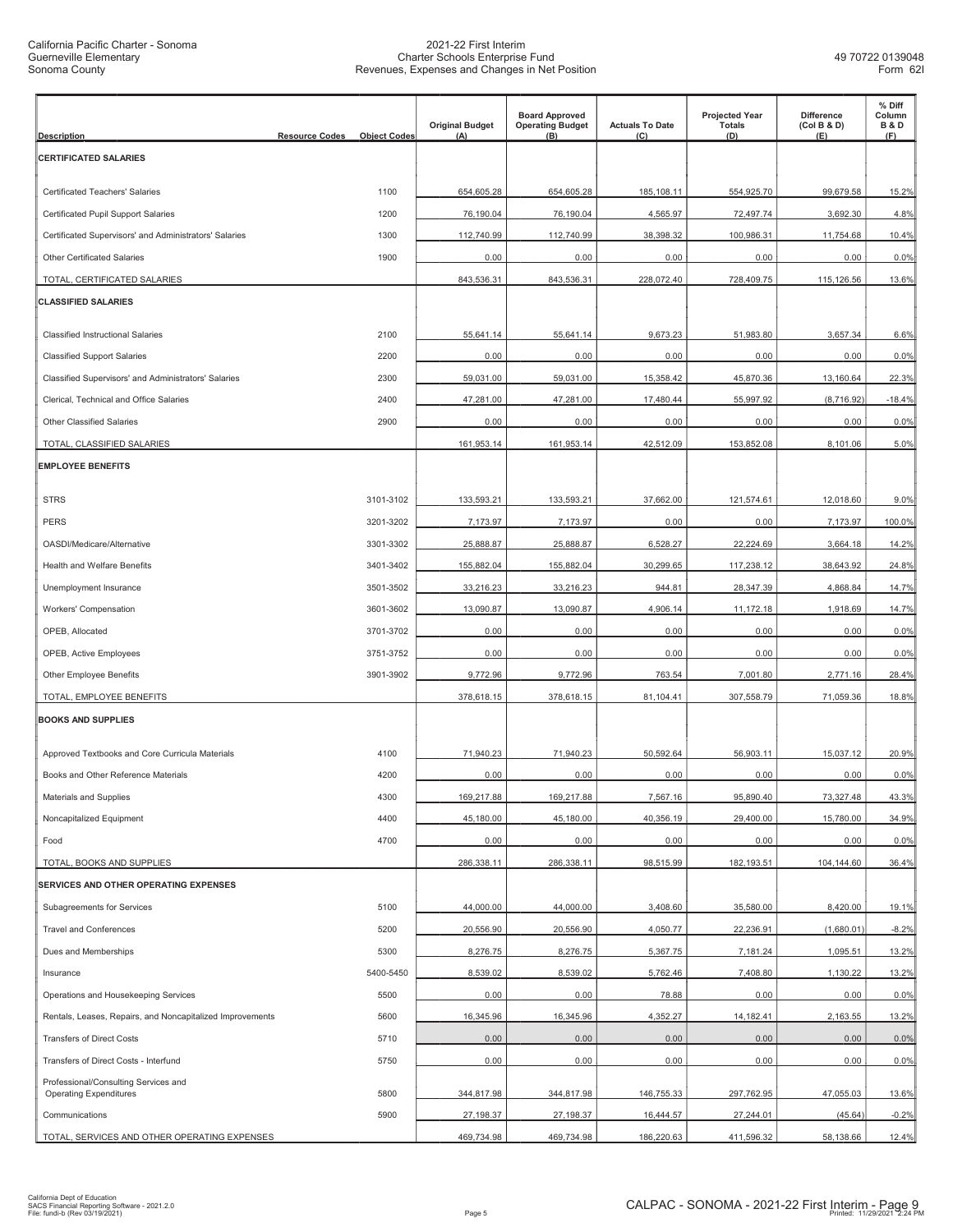| <b>Description</b>                                                                         | <b>Resource Codes</b><br><b>Object Codes</b> | <b>Original Budget</b><br>(A) | <b>Board Approved</b><br><b>Operating Budget</b><br>(B) | <b>Actuals To Date</b><br>(C) | <b>Projected Year</b><br><b>Totals</b><br>(D) | <b>Difference</b><br>(Col B & D)<br>(E) | % Diff<br>Column<br><b>B&amp;D</b><br>(F) |
|--------------------------------------------------------------------------------------------|----------------------------------------------|-------------------------------|---------------------------------------------------------|-------------------------------|-----------------------------------------------|-----------------------------------------|-------------------------------------------|
| <b>IDEPRECIATION AND AMORTIZATION</b>                                                      |                                              |                               |                                                         |                               |                                               |                                         |                                           |
| <b>Depreciation Expense</b>                                                                | 6900                                         | 0.00                          | 0.00                                                    | 0.00                          | 0.00                                          | 0.00                                    | 0.0%                                      |
| Amortization Expense-Lease Assets                                                          | 6910                                         | 0.00                          | 0.00                                                    | 0.00                          | 0.00                                          | 0.00                                    | 0.0%                                      |
| TOTAL, DEPRECIATION AND AMORTIZATION                                                       |                                              | 0.00                          | 0.00                                                    | 0.00                          | 0.00                                          | 0.00                                    | 0.0%                                      |
| OTHER OUTGO (excluding Transfers of Indirect Costs)                                        |                                              |                               |                                                         |                               |                                               |                                         |                                           |
| Tuition                                                                                    |                                              |                               |                                                         |                               |                                               |                                         |                                           |
| Tuition for Instruction Under Interdistrict Attendance Agreements                          | 7110                                         | 0.00                          | 0.00                                                    | 0.00                          | 0.00                                          | 0.00                                    | 0.0%                                      |
| Tuition, Excess Costs, and/or Deficit Payments<br>Payments to Districts or Charter Schools | 7141                                         | 0.00                          | 0.00                                                    | 0.00                          | 0.00                                          | 0.00                                    | 0.0%                                      |
| Payments to County Offices                                                                 | 7142                                         | 0.00                          | 0.00                                                    | 0.00                          | 0.00                                          | 0.00                                    | 0.0%                                      |
| Payments to JPAs                                                                           | 7143                                         | 0.00                          | 0.00                                                    | 0.00                          | 0.00                                          | 0.00                                    | 0.0%                                      |
| Other Transfers Out                                                                        |                                              |                               |                                                         |                               |                                               |                                         |                                           |
| All Other Transfers                                                                        | 7281-7283                                    | 0.00                          | 0.00                                                    | 0.00                          | 0.00                                          | 0.00                                    | 0.0%                                      |
| All Other Transfers Out to All Others                                                      | 7299                                         | 0.00                          | 0.00                                                    | 0.00                          | 0.00                                          | 0.00                                    | 0.0%                                      |
| <b>Debt Service</b>                                                                        |                                              |                               |                                                         |                               |                                               |                                         |                                           |
| Debt Service - Interest                                                                    | 7438                                         | 3,531.00                      | 3,531.00                                                | 3,046.00                      | 3,531.00                                      | 0.00                                    | 0.0%                                      |
| TOTAL, OTHER OUTGO (excluding Transfers of Indirect Costs)                                 |                                              | 3,531.00                      | 3,531.00                                                | 3,046.00                      | 3,531.00                                      | 0.00                                    | 0.0%                                      |
| OTHER OUTGO - TRANSFERS OF INDIRECT COSTS                                                  |                                              |                               |                                                         |                               |                                               |                                         |                                           |
| <b>Transfers of Indirect Costs</b>                                                         | 7310                                         | 0.00                          | 0.00                                                    | 0.00                          | 0.00                                          | 0.00                                    | 0.0%                                      |
| Transfers of Indirect Costs - Interfund                                                    | 7350                                         | 0.00                          | 0.00                                                    | 0.00                          | 0.00                                          | 0.00                                    | 0.0%                                      |
| TOTAL, OTHER OUTGO - TRANSFERS OF INDIRECT COSTS                                           |                                              | 0.00                          | 0.00                                                    | 0.00                          | 0.00                                          | 0.00                                    | 0.0%                                      |
| TOTAL, EXPENSES                                                                            |                                              | 2.143.711.69                  | 2.143.711.69                                            | 639.471.52                    | 1.787.141.45                                  |                                         |                                           |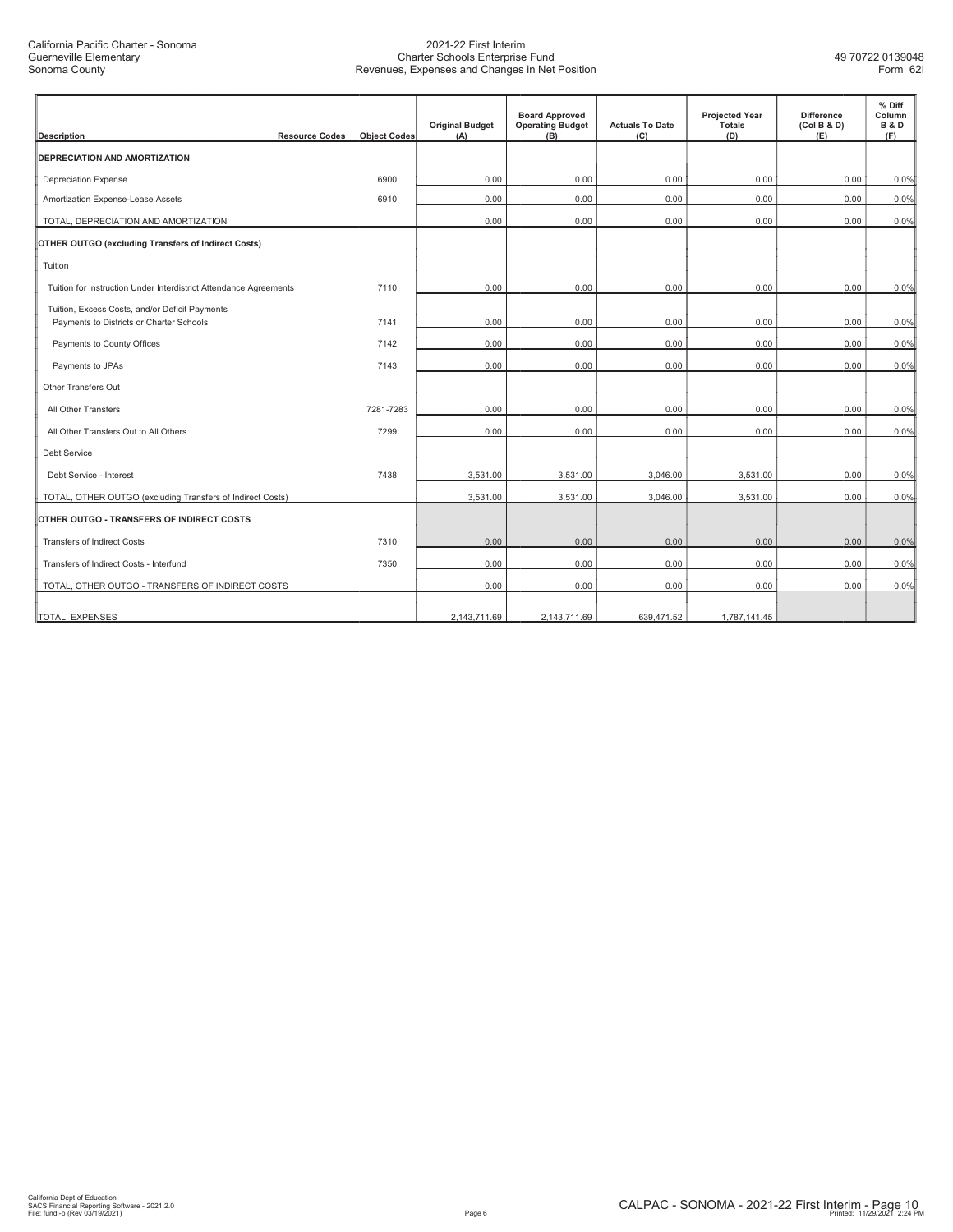| <b>Description</b>                                           | <b>Resource Codes</b> | <b>Object Codes</b> | <b>Original Budget</b><br>(A) | <b>Board Approved</b><br><b>Operating Budget</b><br>(B) | <b>Actuals To Date</b><br>(C) | <b>Projected Year</b><br><b>Totals</b><br>(D) | <b>Difference</b><br>(Col B & D)<br>(E) | % Diff<br>Column<br><b>B&amp;D</b><br>(F) |
|--------------------------------------------------------------|-----------------------|---------------------|-------------------------------|---------------------------------------------------------|-------------------------------|-----------------------------------------------|-----------------------------------------|-------------------------------------------|
| <b>INTERFUND TRANSFERS</b>                                   |                       |                     |                               |                                                         |                               |                                               |                                         |                                           |
| <b>INTERFUND TRANSFERS IN</b>                                |                       |                     |                               |                                                         |                               |                                               |                                         |                                           |
| Other Authorized Interfund Transfers In                      |                       | 8919                | 0.00                          | 0.00                                                    | 0.00                          | 0.00                                          | 0.00                                    | 0.0%                                      |
| (a) TOTAL, INTERFUND TRANSFERS IN                            |                       |                     | 0.00                          | 0.00                                                    | 0.00                          | 0.00                                          | 0.00                                    | 0.0%                                      |
| <b>INTERFUND TRANSFERS OUT</b>                               |                       |                     |                               |                                                         |                               |                                               |                                         |                                           |
| Other Authorized Interfund Transfers Out                     |                       | 7619                | 0.00                          | 0.00                                                    | 0.00                          | 0.00                                          | 0.00                                    | 0.0%                                      |
| (b) TOTAL, INTERFUND TRANSFERS OUT                           |                       |                     | 0.00                          | 0.00                                                    | 0.00                          | 0.00                                          | 0.00                                    | 0.0%                                      |
| OTHER SOURCES/USES                                           |                       |                     |                               |                                                         |                               |                                               |                                         |                                           |
| <b>SOURCES</b>                                               |                       |                     |                               |                                                         |                               |                                               |                                         |                                           |
| Other Sources                                                |                       |                     |                               |                                                         |                               |                                               |                                         |                                           |
| Transfers from Funds of Lapsed/Reorganized LEAs              |                       | 8965                | 0.00                          | 0.00                                                    | 0.00                          | 0.00                                          | 0.00                                    | 0.0%                                      |
| All Other Financing Sources                                  |                       | 8979                | 0.00                          | 0.00                                                    | 0.00                          | 0.00                                          | 0.00                                    | 0.0%                                      |
| (c) TOTAL, SOURCES                                           |                       |                     | 0.00                          | 0.00                                                    | 0.00                          | 0.00                                          | 0.00                                    | 0.0%                                      |
| <b>USES</b>                                                  |                       |                     |                               |                                                         |                               |                                               |                                         |                                           |
| Transfers of Funds from Lapsed/Reorganized LEAs              |                       | 7651                | 0.00                          | 0.00                                                    | 0.00                          | 0.00                                          | 0.00                                    | 0.0%                                      |
| All Other Financing Uses                                     |                       | 7699                | 0.00                          | 0.00                                                    | 0.00                          | 0.00                                          | 0.00                                    | 0.0%                                      |
| (d) TOTAL, USES                                              |                       |                     | 0.00                          | 0.00                                                    | 0.00                          | 0.00                                          | 0.00                                    | 0.0%                                      |
| <b>CONTRIBUTIONS</b>                                         |                       |                     |                               |                                                         |                               |                                               |                                         |                                           |
| Contributions from Unrestricted Revenues                     |                       | 8980                | 0.00                          | 0.00                                                    | 0.00                          | 0.00                                          | 0.00                                    | 0.0%                                      |
| Contributions from Restricted Revenues                       |                       | 8990                | 0.00                          | 0.00                                                    | 0.00                          | 0.00                                          | 0.00                                    | 0.0%                                      |
| (e) TOTAL, CONTRIBUTIONS                                     |                       |                     | 0.00                          | 0.00                                                    | 0.00                          | 0.00                                          | 0.00                                    | 0.0%                                      |
| TOTAL, OTHER FINANCING SOURCES/USES<br>$(a - b + c - d + e)$ |                       |                     | 0.00                          | 0.00                                                    | 0.00                          | 0.00                                          |                                         |                                           |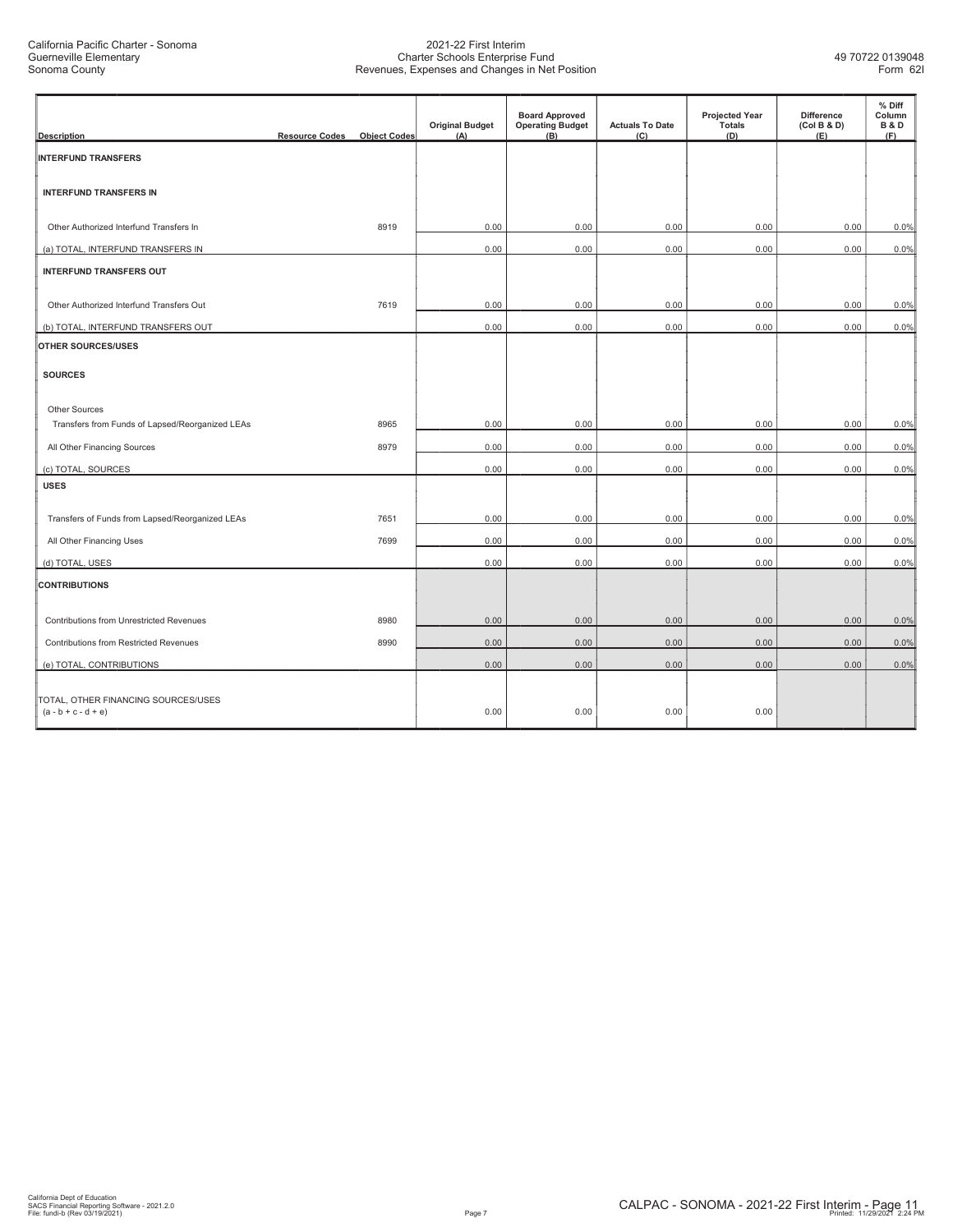#### First Interim 2021-22 Projected Year Totals Every Student Succeeds Act Maintenance of Effort Expenditures

49 70722 0139048 Form ESMOE

|                                                                                            |                         | Funds 01, 09, and 62                                                         |                         | 2021-22             |
|--------------------------------------------------------------------------------------------|-------------------------|------------------------------------------------------------------------------|-------------------------|---------------------|
| <b>Section I - Expenditures</b>                                                            | Goals                   | <b>Functions</b>                                                             | Objects                 | <b>Expenditures</b> |
| A. Total state, federal, and local expenditures (all resources)                            | All                     | All                                                                          | 1000-7999               | 1,787,141.45        |
|                                                                                            |                         |                                                                              |                         |                     |
| B. Less all federal expenditures not allowed for MOE<br>(Resources 3000-5999, except 3385) |                         |                                                                              |                         | 131,337.85          |
|                                                                                            | All                     | All                                                                          | 1000-7999               |                     |
| C. Less state and local expenditures not allowed for MOE:                                  |                         |                                                                              |                         |                     |
| (All resources, except federal as identified in Line B)                                    |                         |                                                                              |                         |                     |
| <b>Community Services</b><br>1.                                                            | All                     | 5000-5999                                                                    | 1000-7999               | 0.00                |
| 2.<br>Capital Outlay                                                                       | All except<br>7100-7199 | All except<br>5000-5999                                                      | 6000-6999               | 0.00                |
|                                                                                            |                         |                                                                              | 5400-5450,              |                     |
| <b>Debt Service</b><br>3.                                                                  | All                     | 9100                                                                         | 5800, 7430-<br>7439     | 3,531.00            |
|                                                                                            |                         |                                                                              |                         |                     |
| <b>Other Transfers Out</b><br>4.                                                           | All                     | 9200                                                                         | 7200-7299               | 0.00                |
|                                                                                            |                         |                                                                              |                         |                     |
| Interfund Transfers Out<br>5.                                                              | All                     | 9300                                                                         | 7600-7629               | 0.00                |
|                                                                                            |                         | 9100                                                                         | 7699                    |                     |
| All Other Financing Uses<br>6.                                                             | All                     | 9200                                                                         | 7651                    | 0.00                |
|                                                                                            |                         | All except<br>5000-5999.                                                     |                         |                     |
| Nonagency<br>7.                                                                            | 7100-7199               | 9000-9999                                                                    | 1000-7999               | 0.00                |
| Tuition (Revenue, in lieu of expenditures, to approximate<br>8.                            |                         |                                                                              |                         |                     |
| costs of services for which tuition is received)                                           | All                     | All                                                                          | 8710                    | 0.00                |
|                                                                                            |                         |                                                                              |                         |                     |
| Supplemental expenditures made as a result of a<br>9.<br>Presidentially declared disaster  |                         | Manually entered. Must not include<br>expenditures in lines B, C1-C8, D1, or |                         |                     |
|                                                                                            |                         | D <sub>2</sub>                                                               |                         |                     |
|                                                                                            |                         |                                                                              |                         |                     |
| 10. Total state and local expenditures not                                                 |                         |                                                                              |                         |                     |
| allowed for MOE calculation                                                                |                         |                                                                              |                         |                     |
| (Sum lines C1 through C9)                                                                  |                         |                                                                              |                         | 3,531.00            |
| D. Plus additional MOE expenditures:                                                       |                         |                                                                              | 1000-7143,<br>7300-7439 |                     |
| Expenditures to cover deficits for food services<br>1.                                     |                         |                                                                              | minus                   |                     |
| (Funds 13 and 61) (If negative, then zero)                                                 | All                     | All                                                                          | 8000-8699               | 0.00                |
|                                                                                            |                         | Manually entered. Must not include                                           |                         |                     |
| Expenditures to cover deficits for student body activities<br>2.                           |                         | expenditures in lines A or D1.                                               |                         |                     |
| E. Total expenditures subject to MOE                                                       |                         |                                                                              |                         |                     |
| (Line A minus lines B and C10, plus lines D1 and D2)                                       |                         |                                                                              |                         | 1,652,272.60        |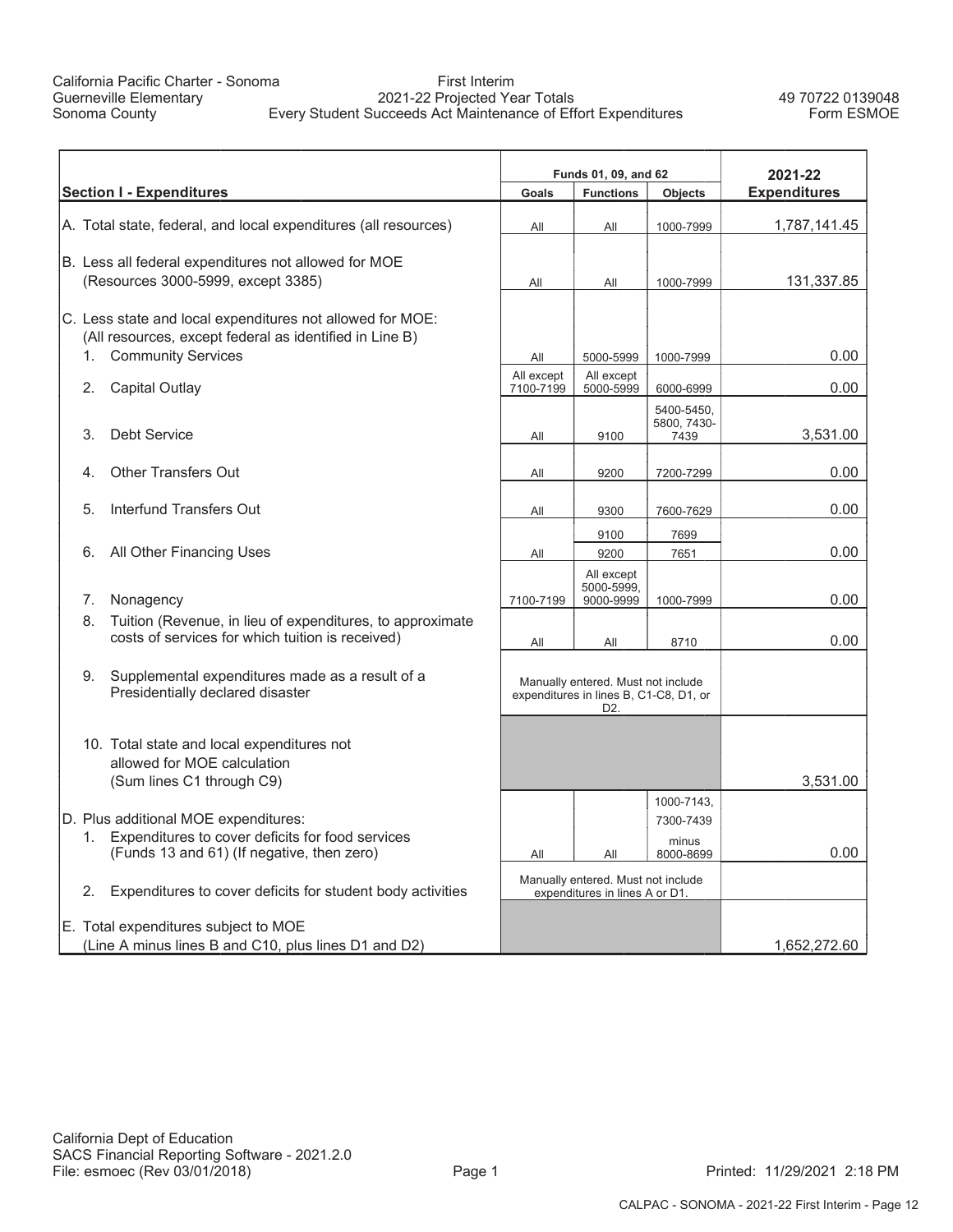| <b>Section II - Expenditures Per ADA</b>                                                                                                                                                                                                                                                                                                |                      | 2021-22<br><b>Annual ADA/</b><br>Exps. Per ADA |
|-----------------------------------------------------------------------------------------------------------------------------------------------------------------------------------------------------------------------------------------------------------------------------------------------------------------------------------------|----------------------|------------------------------------------------|
| A. Average Daily Attendance                                                                                                                                                                                                                                                                                                             |                      |                                                |
| (Form AI, Column C, Line C9)*                                                                                                                                                                                                                                                                                                           |                      | 161.65                                         |
| B. Expenditures per ADA (Line I.E divided by Line II.A)                                                                                                                                                                                                                                                                                 |                      | 10,221.30                                      |
|                                                                                                                                                                                                                                                                                                                                         |                      |                                                |
| Section III - MOE Calculation (For data collection only. Final<br>determination will be done by CDE)                                                                                                                                                                                                                                    | <b>Total</b>         | Per ADA                                        |
| A. Base expenditures (Preloaded expenditures extracted from prior year<br>Unaudited Actuals MOE Calculation)<br>(Note: If the prior year MOE was not met, in its final determination, CDE will<br>adjust the prior year base to 90 percent of the preceding prior year amount<br>rather than the actual prior year expenditure amount.) |                      |                                                |
| Adjustment to base expenditure and expenditure per ADA amounts for<br>1.<br>LEAs failing prior year MOE calculation (From Section IV)                                                                                                                                                                                                   | 1,790,016.35<br>0.00 | 9,739.99<br>0.00                               |
| Total adjusted base expenditure amounts (Line A plus Line A.1)<br>2.                                                                                                                                                                                                                                                                    | 1,790,016.35         | 9,739.99                                       |
| B. Required effort (Line A.2 times 90%)                                                                                                                                                                                                                                                                                                 | 1,611,014.72         | 8,765.99                                       |
| C. Current year expenditures (Line I.E and Line II.B)                                                                                                                                                                                                                                                                                   | 1,652,272.60         | 10,221.30                                      |
| D. MOE deficiency amount, if any (Line B minus Line C)<br>(If negative, then zero)                                                                                                                                                                                                                                                      | 0.00                 | 0.00                                           |
| E. MOE determination<br>(If one or both of the amounts in line D are zero, the MOE requirement<br>is met; if both amounts are positive, the MOE requirement is not met. If<br>either column in Line A.2 or Line C equals zero, the MOE calculation is<br>incomplete.)                                                                   | <b>MOE Met</b>       |                                                |
| F. MOE deficiency percentage, if MOE not met; otherwise, zero<br>(Line D divided by Line B)<br>(Funding under ESSA covered programs in FY 2023-24 may<br>be reduced by the lower of the two percentages)                                                                                                                                | $0.00\%$             | 0.00%                                          |

\*Interim Periods - Annual ADA not available from Form AI. For your convenience, Projected Year Totals Estimated P-2 Report ADA has been preloaded. Manual adjustment may be required to reflect estimated Annual ADA.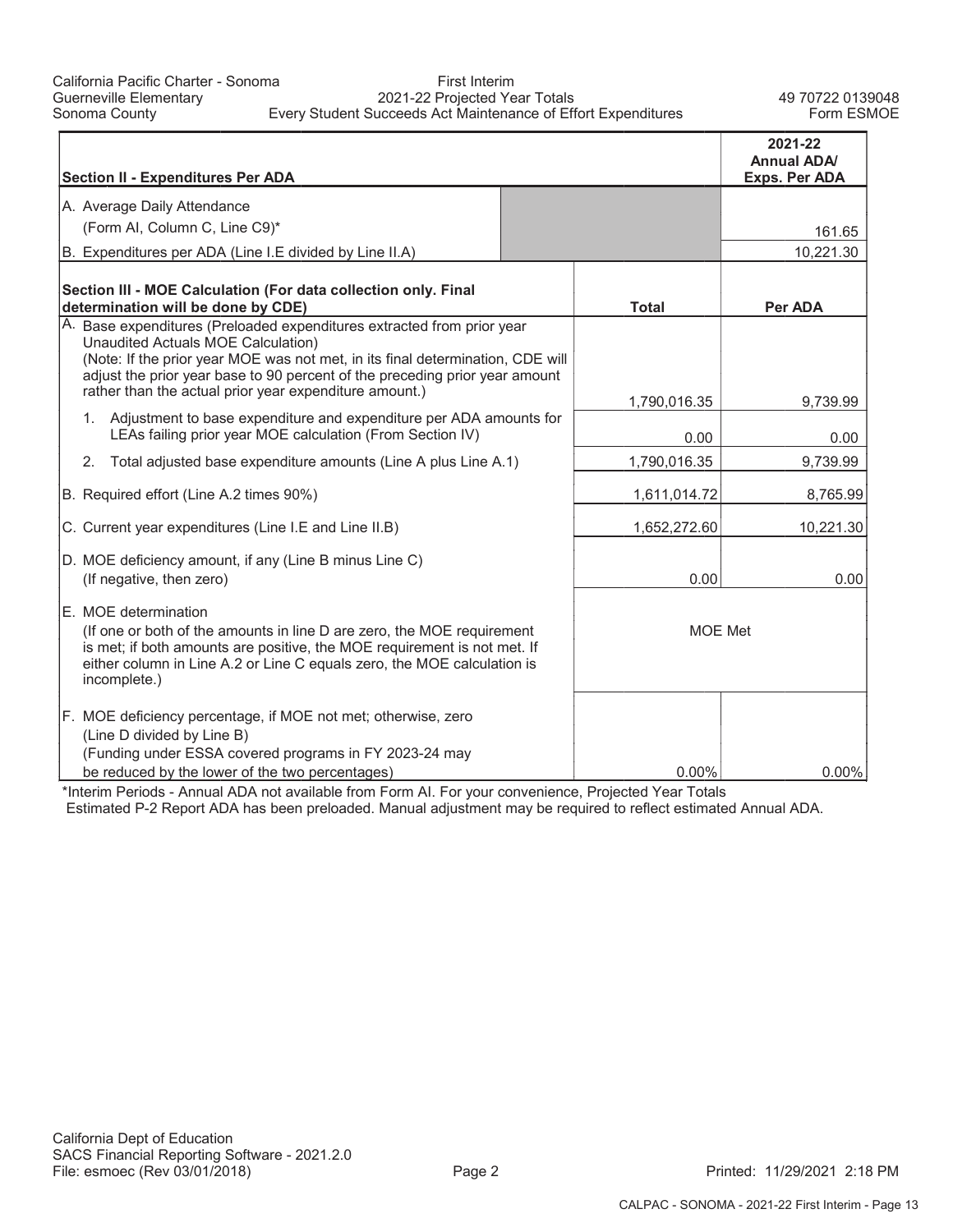г

First Interim 2021-22 Projected Year Totals Every Student Succeeds Act Maintenance of Effort Expenditures

h

| SECTION IV - Detail of Adjustments to Base Expenditures (used in Section III, Line A.1) |                                     |                                |  |  |  |  |  |
|-----------------------------------------------------------------------------------------|-------------------------------------|--------------------------------|--|--|--|--|--|
| <b>Description of Adjustments</b>                                                       | <b>Total</b><br><b>Expenditures</b> | <b>Expenditures</b><br>Per ADA |  |  |  |  |  |
|                                                                                         |                                     |                                |  |  |  |  |  |
|                                                                                         |                                     |                                |  |  |  |  |  |
|                                                                                         |                                     |                                |  |  |  |  |  |
|                                                                                         |                                     |                                |  |  |  |  |  |
|                                                                                         |                                     |                                |  |  |  |  |  |
|                                                                                         |                                     |                                |  |  |  |  |  |
|                                                                                         |                                     |                                |  |  |  |  |  |
|                                                                                         |                                     |                                |  |  |  |  |  |
|                                                                                         |                                     |                                |  |  |  |  |  |
|                                                                                         |                                     |                                |  |  |  |  |  |
| Total adjustments to base expenditures                                                  | 0.00                                | 0.00                           |  |  |  |  |  |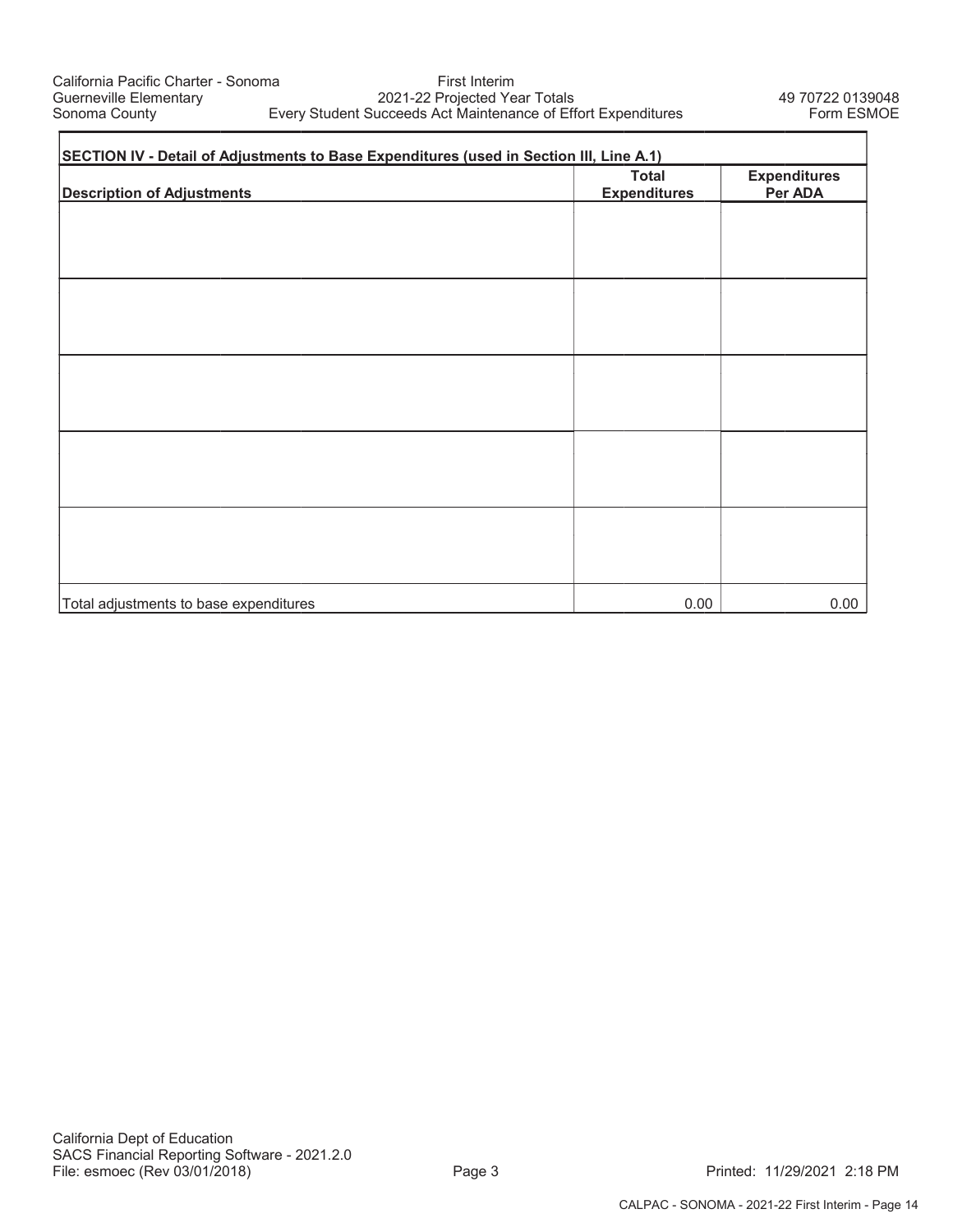#### 2021-22 First Interim AVERAGE DAILY ATTENDANCE 49 70722 0139048

|                                                                                                                                                                                                                                                                                                             | <b>ESTIMATED</b><br><b>FUNDED ADA</b><br>Original<br><b>Budget</b> | <b>ESTIMATED</b><br><b>FUNDED ADA</b><br><b>Board</b><br>Approved<br>Operating<br><b>Budget</b> | <b>ESTIMATED</b><br><b>P-2 REPORT</b><br><b>ADA</b><br><b>Projected Year</b><br><b>Totals</b> | <b>ESTIMATED</b><br><b>FUNDED ADA</b><br>Projected<br><b>Year Totals</b> | <b>DIFFERENCE</b><br>$(Col. D - B)$ | <b>PERCENTAGE</b><br><b>DIFFERENCE</b><br>(Col. E/B) |
|-------------------------------------------------------------------------------------------------------------------------------------------------------------------------------------------------------------------------------------------------------------------------------------------------------------|--------------------------------------------------------------------|-------------------------------------------------------------------------------------------------|-----------------------------------------------------------------------------------------------|--------------------------------------------------------------------------|-------------------------------------|------------------------------------------------------|
| <b>Description</b>                                                                                                                                                                                                                                                                                          | (A)                                                                | (B)                                                                                             | (C)                                                                                           | (D)                                                                      | (E)                                 | (F)                                                  |
| <b>C. CHARTER SCHOOL ADA</b>                                                                                                                                                                                                                                                                                |                                                                    |                                                                                                 |                                                                                               |                                                                          |                                     |                                                      |
| Authorizing LEAs reporting charter school SACS financial data in their Fund 01, 09, or 62 use this worksheet to report ADA for those charter schools.<br>Charter schools reporting SACS financial data separately from their authorizing LEAs in Fund 01 or Fund 62 use this worksheet to report their ADA. |                                                                    |                                                                                                 |                                                                                               |                                                                          |                                     |                                                      |
|                                                                                                                                                                                                                                                                                                             |                                                                    |                                                                                                 |                                                                                               |                                                                          |                                     |                                                      |
| FUND 01: Charter School ADA corresponding to SACS financial data reported in Fund 01.                                                                                                                                                                                                                       |                                                                    |                                                                                                 |                                                                                               |                                                                          |                                     |                                                      |
| 1. Total Charter School Regular ADA                                                                                                                                                                                                                                                                         | 0.00                                                               | 0.00                                                                                            | 0.00                                                                                          | 0.00                                                                     | 0.00                                | 0%                                                   |
| 2. Charter School County Program Alternative                                                                                                                                                                                                                                                                |                                                                    |                                                                                                 |                                                                                               |                                                                          |                                     |                                                      |
| <b>Education ADA</b>                                                                                                                                                                                                                                                                                        |                                                                    |                                                                                                 |                                                                                               |                                                                          |                                     |                                                      |
| a. County Group Home and Institution Pupils                                                                                                                                                                                                                                                                 | 0.00                                                               | 0.00                                                                                            | 0.00                                                                                          | 0.00                                                                     | 0.00                                | 0%                                                   |
| b. Juvenile Halls, Homes, and Camps                                                                                                                                                                                                                                                                         | 0.00                                                               | 0.00                                                                                            | 0.00                                                                                          | 0.00                                                                     | 0.00                                | 0%                                                   |
| c. Probation Referred, On Probation or Parole,                                                                                                                                                                                                                                                              | 0.00                                                               | 0.00                                                                                            | 0.00                                                                                          | 0.00                                                                     | 0.00                                | 0%                                                   |
| Expelled per EC 48915(a) or (c) [EC 2574(c)(4)(A)]<br>d. Total, Charter School County Program                                                                                                                                                                                                               |                                                                    |                                                                                                 |                                                                                               |                                                                          |                                     |                                                      |
| <b>Alternative Education ADA</b>                                                                                                                                                                                                                                                                            |                                                                    |                                                                                                 |                                                                                               |                                                                          |                                     |                                                      |
| (Sum of Lines C2a through C2c)                                                                                                                                                                                                                                                                              | 0.00                                                               | 0.00                                                                                            | 0.00                                                                                          | 0.00                                                                     | 0.00                                | 0%                                                   |
| 3. Charter School Funded County Program ADA                                                                                                                                                                                                                                                                 |                                                                    |                                                                                                 |                                                                                               |                                                                          |                                     |                                                      |
| a. County Community Schools                                                                                                                                                                                                                                                                                 | 0.00                                                               | 0.00                                                                                            | 0.00                                                                                          | 0.00                                                                     | 0.00                                | 0%                                                   |
| b. Special Education-Special Day Class                                                                                                                                                                                                                                                                      | 0.00                                                               | 0.00                                                                                            | 0.00                                                                                          | 0.00                                                                     | 0.00                                | 0%                                                   |
| c. Special Education-NPS/LCI<br>d. Special Education Extended Year                                                                                                                                                                                                                                          | 0.00<br>0.00                                                       | 0.00<br>0.00                                                                                    | 0.00<br>0.00                                                                                  | 0.00                                                                     | 0.00<br>0.00                        | 0%<br>0%                                             |
| e. Other County Operated Programs:                                                                                                                                                                                                                                                                          |                                                                    |                                                                                                 |                                                                                               | 0.00                                                                     |                                     |                                                      |
| Opportunity Schools and Full Day                                                                                                                                                                                                                                                                            |                                                                    |                                                                                                 |                                                                                               |                                                                          |                                     |                                                      |
| Opportunity Classes, Specialized Secondary                                                                                                                                                                                                                                                                  |                                                                    |                                                                                                 |                                                                                               |                                                                          |                                     |                                                      |
| Schools                                                                                                                                                                                                                                                                                                     | 0.00                                                               | 0.00                                                                                            | 0.00                                                                                          | 0.00                                                                     | 0.00                                | 0%                                                   |
| f. Total, Charter School Funded County                                                                                                                                                                                                                                                                      |                                                                    |                                                                                                 |                                                                                               |                                                                          |                                     |                                                      |
| Program ADA                                                                                                                                                                                                                                                                                                 |                                                                    |                                                                                                 |                                                                                               |                                                                          |                                     |                                                      |
| (Sum of Lines C3a through C3e)<br>4. TOTAL CHARTER SCHOOL ADA                                                                                                                                                                                                                                               | 0.00                                                               | 0.00                                                                                            | 0.00                                                                                          | 0.00                                                                     | 0.00                                | 0%                                                   |
| (Sum of Lines C1, C2d, and C3f)                                                                                                                                                                                                                                                                             | 0.00                                                               | 0.00                                                                                            | 0.00                                                                                          | 0.00                                                                     | 0.00                                | 0%                                                   |
|                                                                                                                                                                                                                                                                                                             |                                                                    |                                                                                                 |                                                                                               |                                                                          |                                     |                                                      |
| FUND 09 or 62: Charter School ADA corresponding to SACS financial data reported in Fund 09 or Fund 62.                                                                                                                                                                                                      |                                                                    |                                                                                                 |                                                                                               |                                                                          |                                     |                                                      |
|                                                                                                                                                                                                                                                                                                             |                                                                    |                                                                                                 |                                                                                               |                                                                          |                                     |                                                      |
| 5. Total Charter School Regular ADA<br>6. Charter School County Program Alternative                                                                                                                                                                                                                         | 202.02                                                             | 202.02                                                                                          | 161.65                                                                                        | 161.65                                                                   | (40.37)                             | $-20%$                                               |
| <b>Education ADA</b>                                                                                                                                                                                                                                                                                        |                                                                    |                                                                                                 |                                                                                               |                                                                          |                                     |                                                      |
| a. County Group Home and Institution Pupils                                                                                                                                                                                                                                                                 | 0.00                                                               | 0.00                                                                                            | 0.00                                                                                          | 0.00                                                                     | 0.00                                | 0%                                                   |
| b. Juvenile Halls, Homes, and Camps                                                                                                                                                                                                                                                                         | 0.00                                                               | 0.00                                                                                            | 0.00                                                                                          | 0.00                                                                     | 0.00                                | 0%                                                   |
| c. Probation Referred, On Probation or Parole,                                                                                                                                                                                                                                                              |                                                                    |                                                                                                 |                                                                                               |                                                                          |                                     |                                                      |
| Expelled per EC 48915(a) or (c) [EC 2574(c)(4)(A)]                                                                                                                                                                                                                                                          | 0.00                                                               | 0.00                                                                                            | 0.00                                                                                          | 0.00                                                                     | 0.00                                | 0%                                                   |
| d. Total, Charter School County Program<br><b>Alternative Education ADA</b>                                                                                                                                                                                                                                 |                                                                    |                                                                                                 |                                                                                               |                                                                          |                                     |                                                      |
| (Sum of Lines C6a through C6c)                                                                                                                                                                                                                                                                              | 0.00                                                               | 0.00                                                                                            | 0.00                                                                                          | 0.00                                                                     | 0.00                                | 0%                                                   |
| 7. Charter School Funded County Program ADA                                                                                                                                                                                                                                                                 |                                                                    |                                                                                                 |                                                                                               |                                                                          |                                     |                                                      |
| a. County Community Schools                                                                                                                                                                                                                                                                                 | 0.00                                                               | 0.00                                                                                            | 0.00                                                                                          | 0.00                                                                     | 0.00                                | 0%                                                   |
| b. Special Education-Special Day Class                                                                                                                                                                                                                                                                      | 0.00                                                               | 0.00                                                                                            | 0.00                                                                                          | 0.00                                                                     | 0.00                                | 0%                                                   |
| c. Special Education-NPS/LCI                                                                                                                                                                                                                                                                                | 0.00                                                               | 0.00                                                                                            | 0.00                                                                                          | 0.00                                                                     | 0.00                                | 0%                                                   |
| d. Special Education Extended Year                                                                                                                                                                                                                                                                          | 0.00                                                               | 0.00                                                                                            | $0.00\,$                                                                                      | 0.00                                                                     | 0.00                                | 0%                                                   |
| e. Other County Operated Programs:<br>Opportunity Schools and Full Day                                                                                                                                                                                                                                      |                                                                    |                                                                                                 |                                                                                               |                                                                          |                                     |                                                      |
| Opportunity Classes, Specialized Secondary                                                                                                                                                                                                                                                                  |                                                                    |                                                                                                 |                                                                                               |                                                                          |                                     |                                                      |
| Schools                                                                                                                                                                                                                                                                                                     | 0.00                                                               | 0.00                                                                                            | 0.00                                                                                          | 0.00                                                                     | 0.00                                | 0%                                                   |
| f. Total, Charter School Funded County                                                                                                                                                                                                                                                                      |                                                                    |                                                                                                 |                                                                                               |                                                                          |                                     |                                                      |
| Program ADA                                                                                                                                                                                                                                                                                                 |                                                                    |                                                                                                 |                                                                                               |                                                                          |                                     |                                                      |
| (Sum of Lines C7a through C7e)                                                                                                                                                                                                                                                                              | 0.00                                                               | 0.00                                                                                            | 0.00                                                                                          | 0.00                                                                     | 0.00                                | 0%                                                   |
| 8. TOTAL CHARTER SCHOOL ADA<br>(Sum of Lines C5, C6d, and C7f)                                                                                                                                                                                                                                              |                                                                    |                                                                                                 |                                                                                               |                                                                          |                                     |                                                      |
| 9. TOTAL CHARTER SCHOOL ADA                                                                                                                                                                                                                                                                                 | 202.02                                                             | 202.02                                                                                          | 161.65                                                                                        | 161.65                                                                   | (40.37)                             | $-20%$                                               |
| Reported in Fund 01, 09, or 62                                                                                                                                                                                                                                                                              |                                                                    |                                                                                                 |                                                                                               |                                                                          |                                     |                                                      |
| (Sum of Lines C4 and C8)                                                                                                                                                                                                                                                                                    | 202.02                                                             | 202.02                                                                                          | 161.65                                                                                        | 161.65                                                                   | (40.37)                             | $-20%$                                               |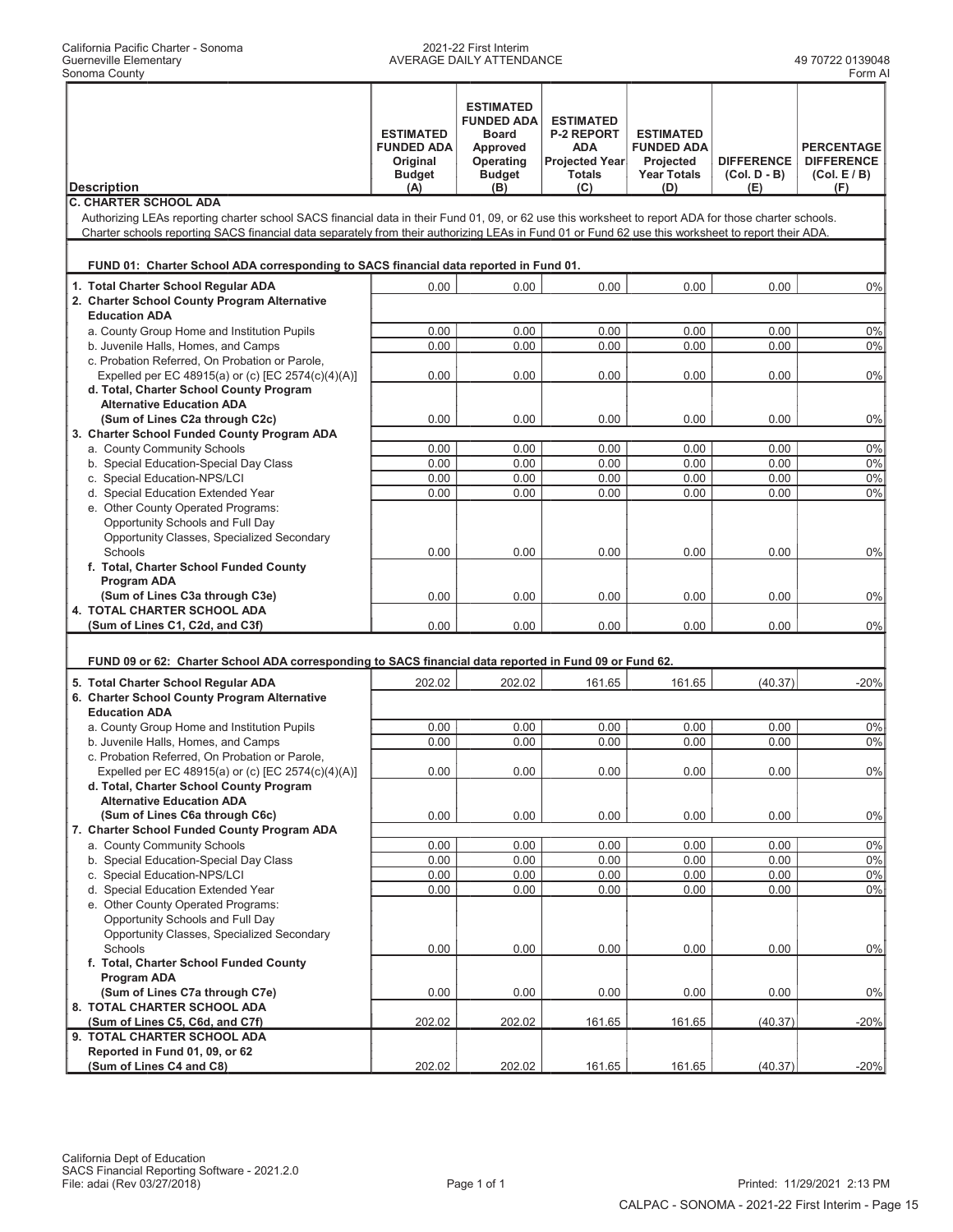### California Pacific Charter - Sonoma 2021-22 First Interim Budget Multi-Year Projection

| <b>CHARTER 2037</b>                        | 2021-22   | 2022-23   | 2023-24   |
|--------------------------------------------|-----------|-----------|-----------|
| <b>Enrollment</b>                          | 173       | 184       | 195       |
| <b>Average Daily Attendance (P-2)</b>      | 162       | 171.93    | 182.22    |
| <b>REVENUES</b>                            |           |           |           |
| General Purpose Revenue                    | 1,628,423 | 1,778,159 | 1,946,130 |
| <b>Federal Revenue</b>                     | 198,112   | 201,936   | 77,784    |
| <b>Other State Revenue</b>                 | 194,166   | 206,221   | 216,220   |
| <b>Other Local Revenue</b>                 | 667       | 687       | 708       |
| <b>TOTAL REVENUES</b>                      | 2,021,369 | 2,187,003 | 2,240,843 |
| <b>EXPENDITURES</b>                        |           |           |           |
| <b>Certificated Salaries</b>               | 728,410   | 827,374   | 871,430   |
| <b>Classified Salaries</b>                 | 153,852   | 168,545   | 183,991   |
| <b>Employee Benefits</b>                   | 307,559   | 336,931   | 347,102   |
| <b>Books and Supplies Expenditures</b>     | 182,194   | 199,593   | 217,885   |
| Other Services and Operating Expenditures  | 411,596   | 476,191   | 546,382   |
| Other Outgo                                | 3,531     | 2,612     | 1,681     |
| <b>TOTAL EXPENDITURES</b>                  | 1,787,141 | 2,011,246 | 2,168,471 |
| <b>NET INCREASE / (DECREASE)</b>           | 234,227   | 175,757   | 72,371    |
| <b>BEGINNING BALANCE, RESERVES</b>         | 593,597   | 827,824   | 1,003,581 |
| <b>NET INCREASE / (DECREASE)</b>           | 234,227   | 175,757   | 72,371    |
| <b>ENDING BALANCE</b>                      | 827,824   | 1,003,581 | 1,075,953 |
| <b>ENDING BALANCE AS % OF EXPENDITURES</b> | 46.32%    | 49.90%    | 49.62%    |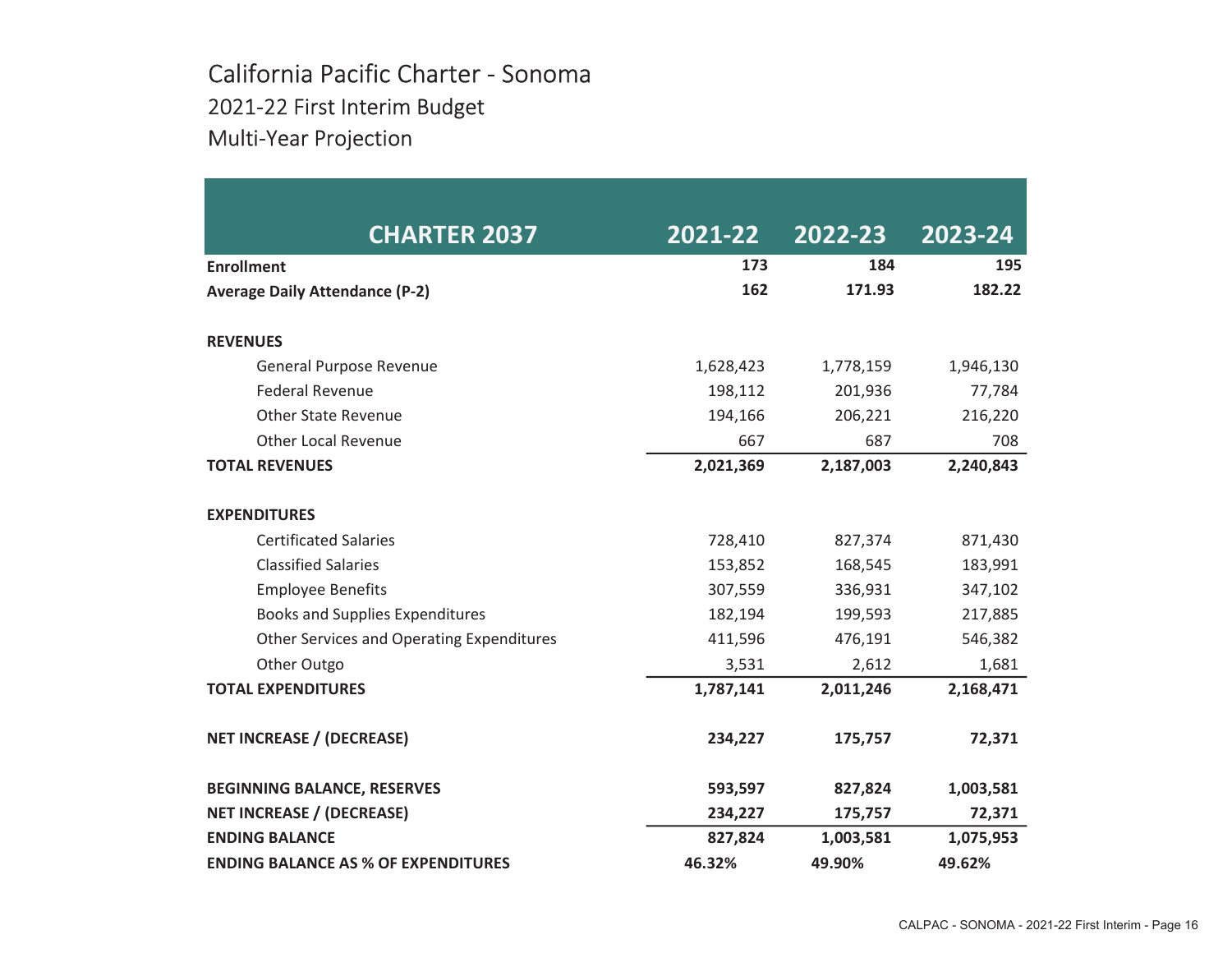|                                                    | Object    | 2021-22 First<br>Interim            | July       | August  | September | October    | November                | December       | January        | February            |
|----------------------------------------------------|-----------|-------------------------------------|------------|---------|-----------|------------|-------------------------|----------------|----------------|---------------------|
| Actuals required through the month of: October     |           |                                     | Actuals    | Actuals | Actuals   | Actuals    | Projection              | Projection     | Projection     | Projection          |
| A. BEGINNING CASH                                  |           |                                     | 252,011    | 224,919 | 222,921   | 138,526    | 352,701                 | 420,825        | 383,268        | 452,730             |
| <b>B. RECEIPTS</b>                                 |           |                                     |            |         |           |            |                         |                |                |                     |
| LCFF/Revenue Limit Sources                         |           |                                     |            |         |           |            |                         |                |                |                     |
| Principal Apportionment                            | 8010-8019 | 1,058,735                           |            | 57,303  |           | 57,303     | 112,396                 | 112,396        | 112,396        | 112,396             |
| In Lieu Property Taxes                             | 8099      | 569,688                             |            | 85,444  |           | 77,721     | 48,396                  | 48,396         | 48,396         | 48,396              |
| Miscellaneous Funds                                | 8080-8098 |                                     |            |         |           |            | $\mathbf 0$             | $\overline{0}$ | $\mathbf{0}$   | $\mathbf 0$         |
| Federal Revenue                                    | 8100-8299 | 198,112                             |            |         |           |            | 23,585                  | 23,585         | 23,585         | 23,585              |
| Other State Revenue                                | 8300-8599 | 194,166                             |            |         |           | 11,782     | 21,712                  | 21,712         | 21,712         | 21,712              |
| Other Local Revenue                                | 8600-8799 | 667                                 | 15         | 1,523   | 466       |            | (1, 337)                | $\Omega$       | 0              | $\mathsf{O}\xspace$ |
| Interfund Transfers In                             | 8910-8929 |                                     |            |         |           |            |                         |                |                |                     |
| All Other Financing Sources                        | 8930-8979 |                                     |            |         |           |            |                         |                |                |                     |
| <b>TOTAL RECEIPTS</b>                              |           | 2,021,368                           | 15         | 144,270 | 466       | 146,806    | 204,752                 | 206,089        | 206,089        | 206,089             |
| C. DISBURSEMENTS                                   |           |                                     |            |         |           |            |                         |                |                |                     |
| Certificated Salaries                              | 1000-1999 | 728,410                             | 16,862     | 72,759  | 70,868    | 67,584     | 59,564                  | 59,564         | 59,564         | 59,564              |
| Classified Salaries                                | 2000-2999 | 153,852                             | 6,578      | 9,262   | 11,198    | 15,474     | 13,255                  | 13,255         | 13,255         | 13,255              |
| <b>Employee Benefits</b>                           | 3000-3999 | 307,559                             | 18,639     | 26,564  | 24,988    | 10,913     | 26,959                  | 26,959         | 26,959         | 26,959              |
| <b>Books and Supplies</b>                          | 4000-4999 | 182,194                             | 51,978     | 30,239  | 10,613    | 5,686      | 9,962                   | 9,962          | 9,962          | 9,962               |
| Services                                           | 5000-5999 | 411,596                             | 104,802    | 33,529  | 27,339    | 20,551     | 26,830                  | 26,830         | 26,830         | 26,830              |
| Capital Outlay                                     | 6000-6599 | $\sqrt{ }$                          |            |         |           |            |                         |                |                |                     |
| Other Outgo                                        | 7000-7499 | 3,531                               |            | 2,204   | 570       | 272        | 58                      | 58             | 58             | 58                  |
| Interfund Transfers Out                            | 7600-7629 |                                     |            |         |           |            |                         |                |                |                     |
| All Other Financing Uses                           | 7630-7699 |                                     |            |         |           |            |                         |                |                |                     |
| <b>TOTAL DISBURSEMENTS</b>                         |           | 1,787,141                           | 198,859    | 174,557 | 145,576   | 120,479    | 136,627                 | 136,627        | 136,627        | 136,627             |
|                                                    |           | <b>Beginning</b><br><b>Balances</b> |            |         |           |            |                         |                |                |                     |
| <b>D. BALANCE SHEET ITEMS</b>                      |           |                                     |            |         |           |            |                         |                |                |                     |
| Assets and Deferred Outflows                       | 9111-9199 |                                     |            |         |           |            |                         |                |                |                     |
| Cash Not In Treasury<br><b>Accounts Receivable</b> | 9200-9299 | 610,407                             | 5,045      | 104,979 | 7,053     | 360,757    |                         | 132,573        |                |                     |
| Due From Other Funds                               | 9310      |                                     |            |         |           |            |                         |                |                |                     |
| <b>Stores</b>                                      | 9320      |                                     |            |         |           |            |                         |                |                |                     |
| Prepaid Expenditures                               | 9330      | 28,289                              | 18,924     | 1,436   | 4,964     | (1, 533)   |                         | 4,497          |                |                     |
| Other Current Assets                               | 9340      |                                     |            |         |           |            |                         |                |                |                     |
| Deferred Outflows of Resources                     | 9490      |                                     |            |         |           |            |                         |                |                |                     |
| <b>SUBTOTAL</b>                                    |           | 638,696                             | 23,969     | 106,415 | 12,018    | 359,225    | $\overline{\mathbf{0}}$ | 137,070        | $\bf{0}$       | $\overline{0}$      |
| Liabilities and Deferred Inflows                   |           |                                     |            |         |           |            |                         |                |                |                     |
| <b>Accounts Payable</b>                            | 9500-9599 | 42,247                              | 82,763     | 4,493   | (20, 665) | 19,917     |                         | (44, 261)      |                |                     |
| Due To Other Funds                                 | 9610      | $\Omega$                            | (300,000)  |         | (100,000) | 400,000    |                         |                |                |                     |
| <b>Current Loans</b>                               | 9640      | 187,498                             | 69,453     | 73,633  | 71,967    | (248, 541) |                         | 220,985        |                |                     |
| <b>Unearned Revenues</b>                           | 9650      | 67,365                              |            |         |           |            |                         | 67,365         |                |                     |
| Deferred Inflows of Resources                      | 9690      |                                     |            |         |           |            |                         |                |                |                     |
| <b>SUBTOTAL</b>                                    |           | 297,110                             | (147, 784) | 78,126  | (48, 697) | 171,376    | $\overline{0}$          | 244,089        | $\overline{0}$ | $\overline{0}$      |
| Nonoperating                                       |           |                                     |            |         |           |            |                         |                |                |                     |
| <b>Suspense Clearing</b>                           | 9910      |                                     |            |         |           |            |                         |                |                |                     |
| TOTAL BALANCE SHEET ITEMS                          |           | 341,586                             | 171,752    | 28,289  | 60,715    | 187,849    | $\overline{0}$          | (107, 019)     | $\overline{0}$ | $\overline{0}$      |
| E. NET INCREASE/DECREASE $(B - C + D)$             |           |                                     | (27,092)   | (1,998) | (84,395)  | 214,175    | 68,124                  | (37, 557)      | 69,462         | 69,462              |
| $E$ . ENDING CASH $(A + E)$                        |           |                                     | 224,919    | 222,921 | 138,526   | 352,701    | 420,825                 | 383,268        | 452,730        | 522,192             |
| G. ENDING CASH, PLUS ACCRUALS                      |           |                                     |            |         |           |            |                         |                |                |                     |
|                                                    |           |                                     |            |         |           |            |                         |                |                |                     |